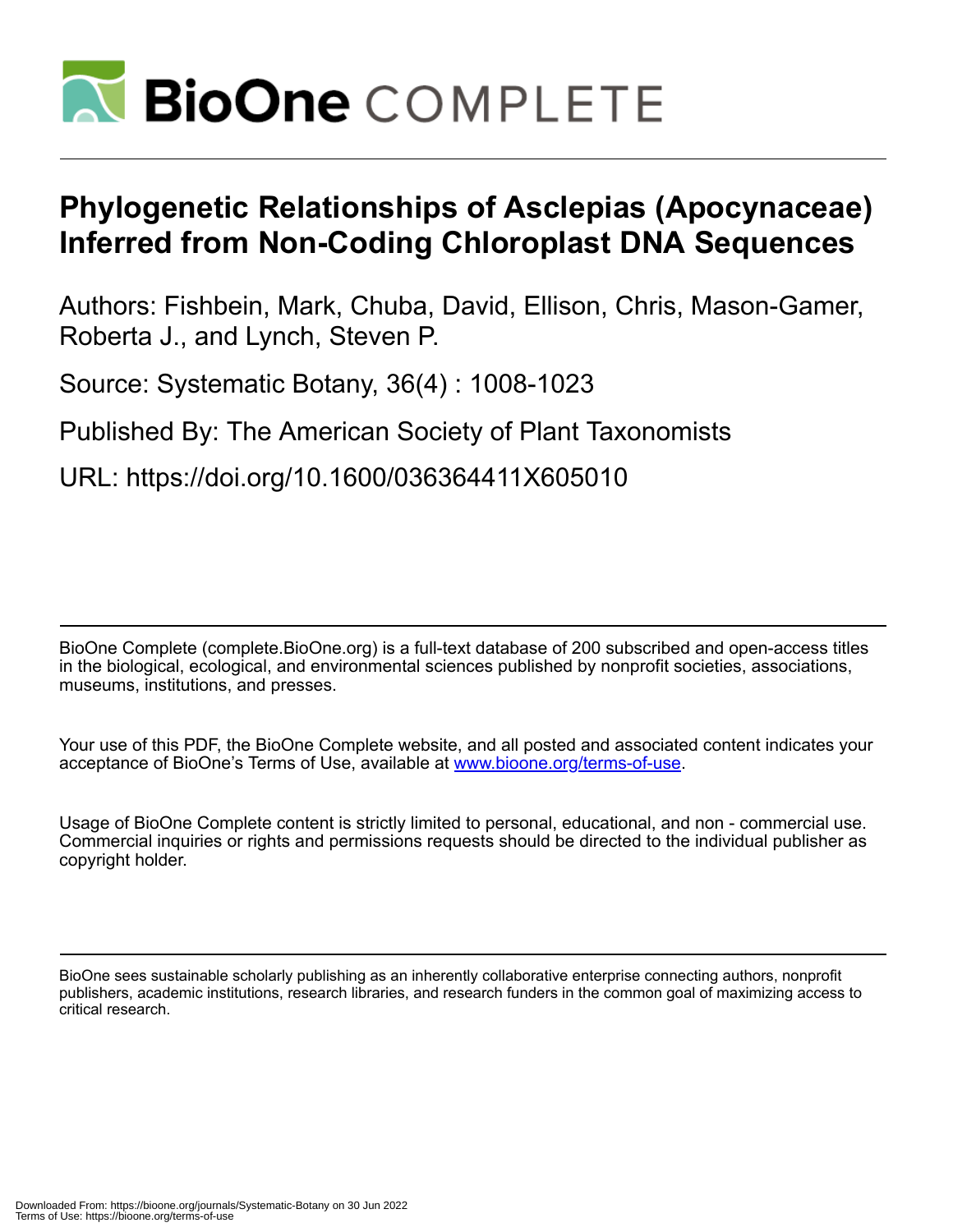# **Phylogenetic Relationships of** *Asclepias* **(Apocynaceae) Inferred from Non-coding Chloroplast DNA Sequences**

# Mark Fishbein,<sup>1,4,7</sup> David Chuba,<sup>1,5</sup> Chris Ellison,<sup>1,6</sup> Roberta J. Mason-Gamer,<sup>2</sup> and Steven P. Lynch<sup>3</sup>

<sup>1</sup> Department of Biology, Portland State University, P.O. Box 751, Portland, Oregon 97207, U. S. A.<br><sup>2</sup> Department of Biological Sciences, University of Illinois at Chicago, 845 West Taylor Street (MC 066 <sup>2</sup>Department of Biological Sciences, University of Illinois at Chicago, 845 West Taylor Street (MC 066),

Chicago, Illinois 60607, U. S. A. 3 Department of Biological Sciences, Louisiana State University, Shreveport, One University Place,

Shreveport, Louisiana 71115, U. S. A. 4 Present address: Department of Botany, Oklahoma State University, 104 Life Sciences East,

Stillwater, Oklahoma 74078, U. S. A.<br>Feresent address: Department of Biological Sciences, University of Zambi

<sup>5</sup>Present address: Department of Biological Sciences, University of Zambia, P. O. Box 32379, Lusaka, Zambia.<br>6Present address: Department of Plant and Microbial Biology University of California, Berkeley, 321 Koshland H Present address: Department of Plant and Microbial Biology, University of California, Berkeley, 321 Koshland Hall, Berkeley California, 94720, U. S. A. 7

<sup>7</sup>Author for correspondence (mark.fishbein@okstate.edu)

## *Communicating Editor: Javier Francisco-Ortega*

 *Abstract—* Milkweeds ( *Asclepias* s. l., Apocynaceae) are characteristic perennial herbs of grasslands in North America and Africa that have long served as models for studying the evolutionary ecology of plant reproduction and plant defense. Generic circumscription of *Asclepias* has been long debated with recent workers favoring delimitation on geographic grounds; *Asclepias* s. s. is limited to the Americas and only segregate genera are recognized for African species. A widely used system introduced by Woodson classifies North American *Asclepias* into nine subgenera, with the largest subgenus, *Asclepias* , further divided into eight series. We investigated the phylogeny of *Asclepias* using three noncoding loci from the plastid genome: *rpl16* intron, *trnCGCA –rpoB* spacer, and the adjacent *trnSGCU –trnG UUC* spacer and *trnGUUC* intron. Parsimony, likelihood, and Bayesian analyses were conducted to evaluate hypotheses of continental and taxonomic monophyly. Hypothesis tests were conducted under the parsimony and likelihood criteria. We found moderate support for the monophyly of American *Asclepias* s. s. and for all but one representative of African *Asclepias* s. l. Within the Amerian clade, South American species are strongly supported as monophyletic and derived from North American ancestors. Only one of Woodson's 17 infrageneric taxa was found to be monophyletic. Monophyly of more than one half of the remaining 16 taxa could be statistically rejected using a conservative *a* level. Our results are consistent with taxonomic restriction of *Asclepias* to American species and single colonization events from Africa to North America and North America to South America. They also point to a need for major restructuring of infrageneric classification and future revsionary work.

Keywords-Africa, America, biogeography, classification, hypothesis test, milkweed.

 Milkweeds ( *Asclepias* L., Apocynaceae) are familiar plants to pollination biologists, chemical ecologists, lepidopterists, and increasingly to horticulturists. They have served as a preeminent model system for study of the evolutionary ecology of plant reproduction (Wyatt and Broyles 1994). Starting with the first experimental application of sexual selection theory to simultaneous hermaphrodites ( Willson and Rathcke 1974; Willson and Price 1977), milkweeds have held center stage in the continuing debate over the significance of selection through male function in angiosperms (Broyles and Wyatt 1990, 1995; Fishbein and Venable 1996a; Broyles and Wyatt 1997; Queller 1997), and have played important roles in studies of plant hybridization (Kephart et al. 1988; Wyatt and Hunt 1991; Wyatt and Broyles 1992; Broyles et al. 1996; Broyles 2002), pollinator effectiveness (Willson and Bertin 1979; Willson et al. 1979; Morse and Fritz 1983; Fishbein and Venable 1996b), and size/number tradeoffs in plant reproduction (Fishbein and Venable 1996a). They have also served as an important model system for the study of plant/herbivore co-evolution, stemming from highly specialized interactions mediated by host-plant chemistry (Malcolm 1991; Farrell and Mitter 1998), particularly in the case of the well-known interaction with the Monarch butterfly (Brower et al. 1972; Malcolm and Brower 1989; Malcolm 1991).

 Despite significant impacts made on the development of evolutionary theory by the study of individual milkweed species, only rarely have such studies been extended to the macroevolutionary level, due largely to a lack of understanding of the phylogenetic relationships among milkweed species. Farrell and Mitter (1998) reported co-speciation of *Asclepias* and a specialist herbivore, the cerambycid beetle, *Tetraopes* , but their analysis was based on an intuitive interpretation of a taxonomic classification (Woodson 1954b), not an explicitly phylogenetic hypothesis. Recently, Agrawal and Fishbein (Agrawal and Fishbein 2006, 2008; Agrawal et al. 2008, 2009a, b) have conducted phylogenetically explicit analyses of the evolution of defense traits in *Asclepias* , finding evidence for correlated evolution and evolutionary trends in these traits.

*Asclepias* is placed in the tribe Asclepiadeae Duby, characterized by pendulous pollinia (as opposed to horizontal or erect), and in the largely African subtribe Asclepiadinae Miq., characterized by an erect, usually herbaceous growth form (as opposed to twining, except for one species of *Pergularia* L.), and "hood-like" corona segments (Brown 1811; Decaisne 1844; Schumann 1895; Liede and Albers 1994). These coronal structures are exceptionally well developed in *Asclepias* and are highly diverse (Fig. 1). Diversification of coronas may be implicated in adaptation to differing suites of pollinators (cf. Grant 1952). However, rigorous testing of this hypothesis is hampered by the absence of accurate data on pollinator relationships for the great majority of species and a phylogenetic hypothesis for *Asclepias* on which to evaluate scenarios for the evolution of coronas (cf. Fishbein 2001).

 There are approximately 130 species of *Asclepias* native to North America, including Mesoamerica and the Caribbean (Woodson 1954b; Blackwell 1964; McVaugh 1978; Holmgren and Holmgren 1979; Stevens 1983; Heil et al. 1989; Fishbein and Lynch 1999 ; Fishbein 2008 ; Fishbein et al. 2008 ). Approximately six additional species are native to South America (Bollwinkel 1969 ). A broad circumscription of *Asclepias* in North America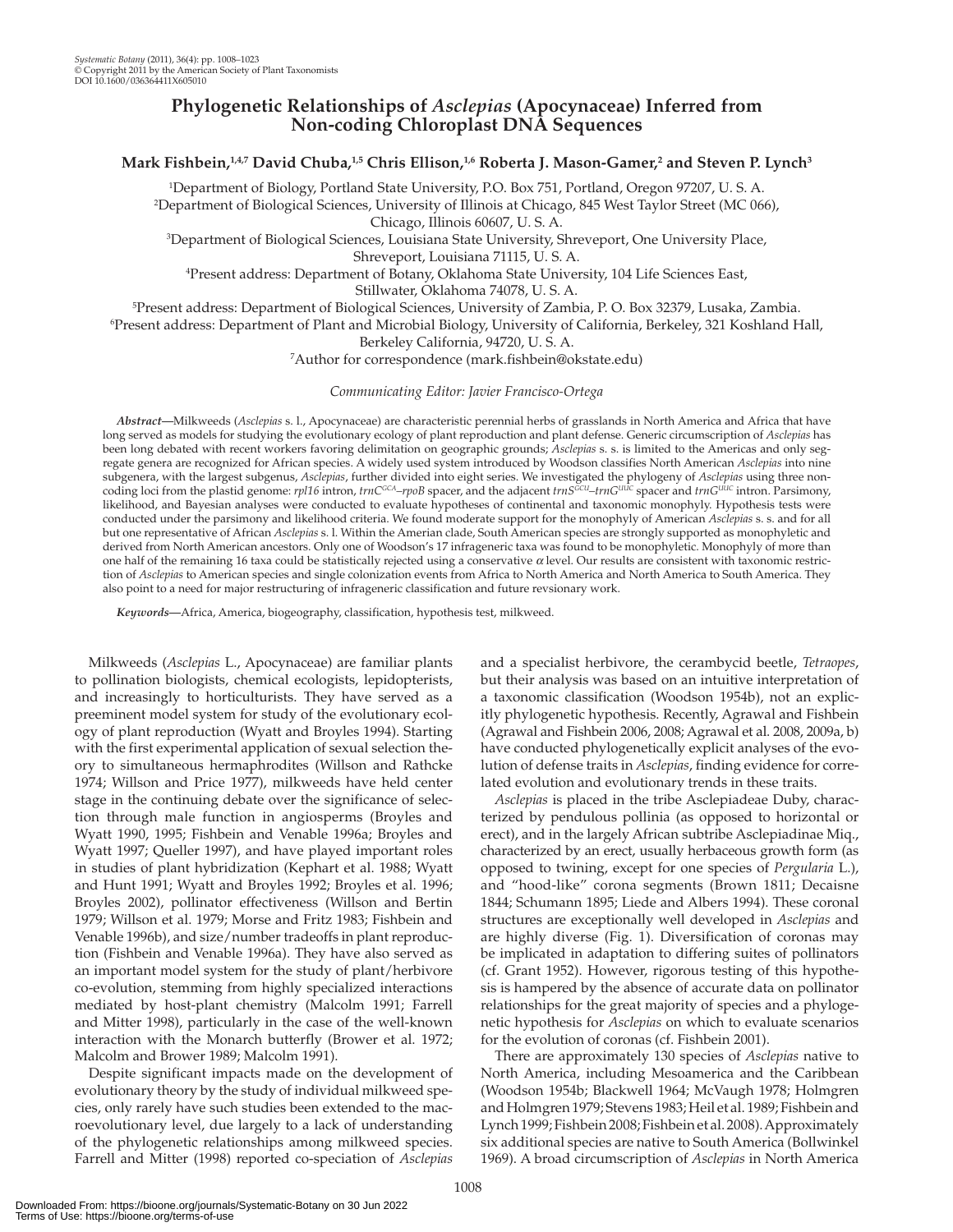

 Fig. 1. Diversity of floral morphology in *Asclepias* and related genera, illustrated by representatives of major clades. A. *Pergularia daemia* , outgroup (cultivated, seed from Tanzania). B. *Calotropis procera* , outgroup (cultivated). C. *Gomphocarpus fruticosus* , clade C (cultivated, seed from Namibia). D. *Asclepias curassavica* , clade F (Querétaro, Mexico). E. *Asclepias subulata* , clade I (cultivated, seed from Sonora, Mexico). F. *Asclepias glaucescens* , clade J (Michoacán, Mexico). G. *Asclepias viridis* , clade K (cultivated, seed from Mississippi, U. S. A.). H. *Asclepias syriaca* , clade L (Virginia, U. S. A.). I. *Asclepias oenotheroides* , clade M (Oaxaca, Mexico). J. *Asclepias auriculata* , clade N (Oaxaca, Mexico). K. *Asclepias pedicellata* , clade O (Florida, U. S. A.). L. *Asclepias melantha* , clade P (Oaxaca, Mexico).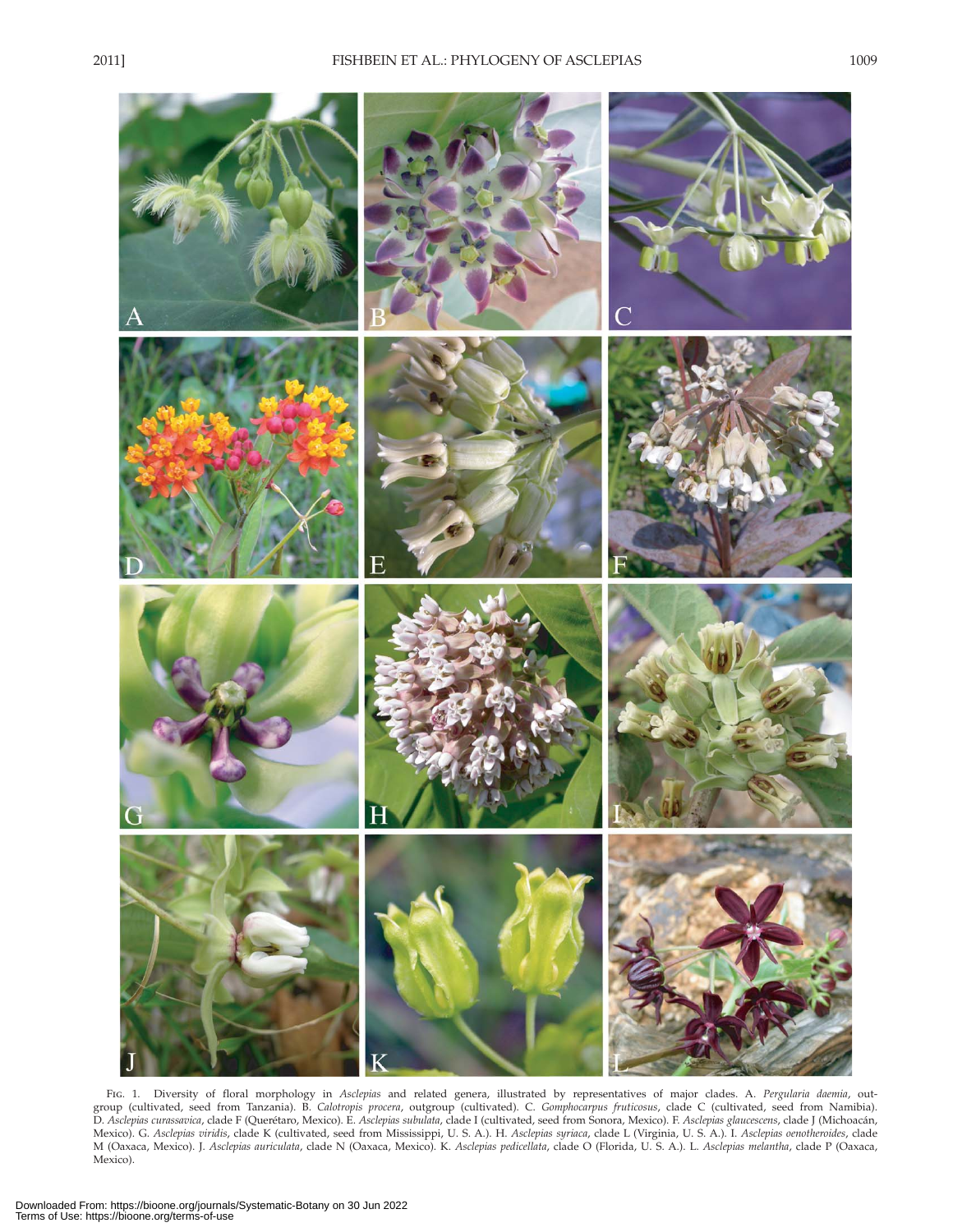is well accepted and stems from the monographic work of Woodson (1941, 1954b), in which several well-known genera (e.g. *Acerates* Elliott, *Asclepiodora* A. Gray) were subsumed. The situation is complicated in Africa where up to 250 species have been or could potentially be included in *Asclepias* , depending on the breadth of circumscription and phylogenetic relationships among African and American species (Fishbein 1996; Goyder 2001b; see Table 1). The problem of the relationships among African and North American milkweeds has proved vexing to systematists specializing on the African species, who have swung from all-inclusive treatments under a broadly circumscribed *Asclepias* (Schumann 1895; Brown 1904, 1909) to exclusive treatments that recognize a dozen or more genera, resulting in the absence of any *Asclepias* s. s. native to the continent (Bullock 1952, 1953a, b, 1963; Nicholas and Goyder 1992; Goyder 1998a, b, 2001a, b; Goyder and Nicholas 2001). However, transfer of all African species to segregate genera is incomplete (Goyder 2001b), and a recent, pragmatic approach resubmerging several African genera into *Asclepias* has been taken, avowedly out of frustration with defining generic limits (Goyder 2009).

 Resolution of the problem of the relationships among African and American species will bear on the understanding of the curious disjunction between these centers of diversity (Woodson 1954b; Fishbein 1996), an unusual biogeographic pattern that has been noted in other plant groups, for example *Bursera* Jacq. ex L. */Commiphora* Jacq. (Burseraceae), *Carpodiptera* Griseb. and *Hermannia* L. (Malvaceae), *Erblichia* Seem. (Turneraceae), *Nesaea* Comm. ex Kunth (Lythraceae), and the "annonoid" clade of Annonaceae (S. Graham 1977; Lavin and Luckow 1993; Doyle et al. 2004; A. Graham 2006; Weeks and Simpson 2007). More commonly, such centers of diversity in both Africa and North America are accompanied by significant diversity in biogeographically connecting regions, such as South America or Eurasia, but the absence of a fossil record

 Table 1. Overview and sampling of *Asclepias* s. l. outside of North America, after Goyder (2001b) for African species. All segregate genera are endemic to Africa. <sup>a</sup>endemic species only, excluding hybrids sensu Bollwinkel (1969) and *A. curassavica* and *A. woodsoniana* , which are also present in North America. b *Trachycalymma* was submerged in *Asclepias* by Goyder (2009) .

Genus Total Species (Sampled) Reference *Asclepias* (South America a ) 6 (5) Bollwinkel ( 1969 ) *Gomphocarpus* R. Br. 25 (3) Goyder and Nicholas (2001) *Stathmostelma* K. Schum. 13 (1) Goyder (1998b) *Trachycalymma* Bullock<sup>b</sup> 10 (2) Goyder (2001a; 2009) *Glossostelma* Schltr. 12 (1) Goyder (1995) *Pachycarpus* E. Mey. 37 (1) Smith (1988); Goyder (1998a) *Aspidonepsis* Nicholas & Goyder 5 (0) Nicholas and Goyder (1992) *Aspidoglossum* E. Mey. 34 (0) Kupicha (1984) *Schizoglossum* E. Mey. 12 (1) Kupicha (1984) *Miraglossum* Kupicha 7 (0) Kupicha (1984) *Stenostelma* Schltr. 3 (1) Bullock (1952; 1956) *Parapodium* E. Mey. 3 (0) Brown (1909) *Woodia* Schltr. 3 (0) Brown (1909) *Periglossum* Decne. 4 (0) Brown (1909) *Cordylogyne* E. Mey. 1 (0) Brown (1909)<br> *Fanninia* Harv. 1 (0) Brown (1909) *Fanninia* Harv. *Margaretta* Oliv. 1 (1) Goyder (2005)<br>*Xusmalobium* R. Br. & residual  $\sim 80(8)$  cf. Goyder (20 *Xysmalobium* R. Br. & residual *Asclepias* (Africa) cf. Goyder (2001b) Undescribed or unplaced  $\sim$  15 (0) cf. Goyder (2001b)

Downloaded From: https://bioone.org/journals/Systematic-Botany on 30 Jun 2022 Terms of Use: https://bioone.org/terms-of-use

for the genus in these regions suggests that they never have been important centers of diversity for *Asclepias* . The absence of paleobotanical evidence for *Asclepias* , however, is not compelling, as there is no rigorously verified fossil record for any milkweed (Apocynaceae subfam. Asclepiadoideae). There are three widely cited biogeographic scenarios that could generate African/North American disjunctions (Raven and Axelrod 1974): 1) Gondwanan vicariance followed by extinction in South America; 2) stepping-stone dispersal across the North Atlantic land bridge followed by extinction in Europe; and 3) stepping-stone dispersal across the Bering land bridge, followed by extinction in Asia. A less commonly invoked hypothesis is 4) long distance dispersal directly between Africa and North America.

 A comprehensive classification of the North American species of *Asclepias* was formulated by Woodson (1941; 1954b), who recognized nine subgenera, with eight series within the largest, subg. *Asclepias* (Table 2; *A. fruticosa* L., which is adventive in the Americas, was included in a ninth series, Fruticosae but is placed now in *Gomphocarpus* R. Br.; see Goyder and Nicholas 2001). The names of the series, though not validly published by Woodson, will be used here for convenience. None of the infrageneric taxa were supported as monophyletic by the morphological phylogenetic analysis of Fishbein (1996); however, the strength of support for non-monophyly, as measured by the non-parametric bootstrap, was weak.

 Current understanding of *Asclepias* systematics rests on the monographic studies of twentieth century systematists (e.g. Woodson 1954b ), morphological phylogenetics ( Fishbein 1996), and molecular systematic studies based on nuclear ribosomal ITS (S. P. Lynch, Louisiana State University-Shreveport, and L. E. Watson, Oklahoma State University, unpubl. data) and non-coding cpDNA sequences (Rapini et al. 2003, 2007; Goyder et al. 2007; Agrawal and Fishbein 2008). These phylogenetic studies have begun to clarify some of the broad scale patterns of relationships and now provide a solid framework for further investigation. However, these studies have been able to neither resolve much of the phylogeny of *Asclepias* nor provide strong support for putative clades.

 Table 2. Classification of North American *Asclepias* following Woodson (1954b), the number of species in each infraspecific taxon, and sampling for this study. Woodson's series were not validly published.

| Subgenus                          | <b>Series</b>  | Species<br>$(+\sin^{-})$ | Sampled        |
|-----------------------------------|----------------|--------------------------|----------------|
| Asclepias                         | Incarnatae     | 16(17)                   | 15(16)         |
|                                   | Tuberosae      | 3(6)                     | 3(4)           |
|                                   | Exaltatae      | 9                        | 9              |
|                                   | Grandiflorae   | 3                        | $\overline{2}$ |
|                                   | Syriacae       | 11                       | 11             |
|                                   | Purpurascentes | 8                        | 7              |
|                                   | Macrotides     | 8                        | 6              |
|                                   | Roseae         | 13(14)                   | 13 (14)        |
| Podostemma (Greene) Woodson       |                | 6                        | 6              |
| Anatherix (Nutt.) Woodson         |                | 1                        | 1              |
| Asclepiodella (Small) Woodson     |                | 7                        | 7              |
| <i>Acerates</i> (Elliott) Woodson |                | 5                        | 4              |
| Solanoa (Greene) Woodson          |                | 3(5)                     | 3(5)           |
| Polyotus (Nutt.) Woodson          |                | 3                        | 2              |
| Asclepiodora (A. Gray) Woodson    |                | 7(8)                     | 6(7)           |
| Podostigma (Elliott) Woodson      |                | 4                        | 4              |
| Unclassified species described    |                | 18                       | 12             |
| or resurrected since 1954         |                |                          |                |
| Total                             |                | 125 (132)                | 111 (117)      |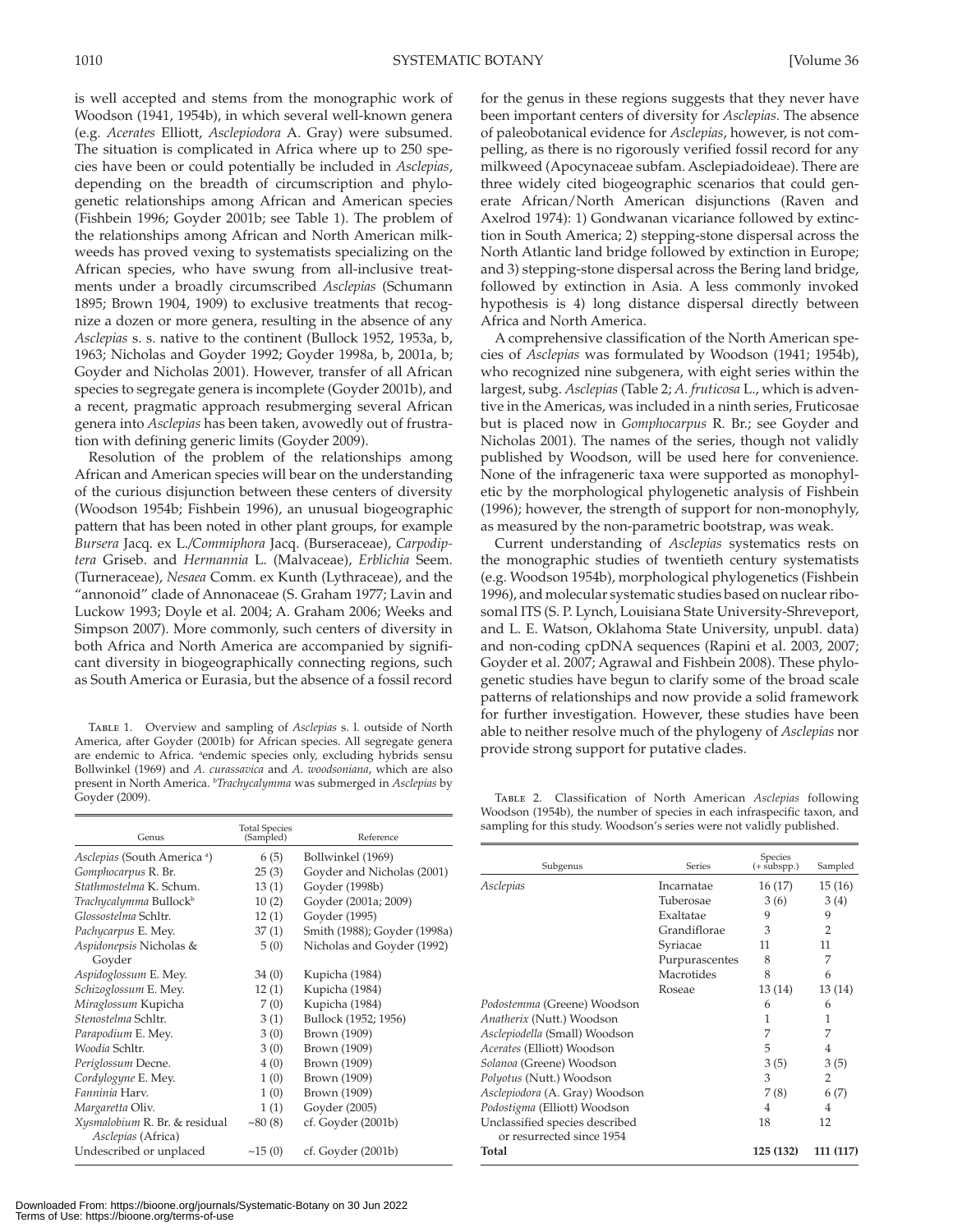Fishbein (1996) conducted the first phylogenetic analysis of *Asclepias* , which was based on a thorough sampling of North American species and a broad sampling of African species. Maximum parsimony (MP) trees found for this dataset were poorly resolved, but suggested that North American *Asclepias* may not be monophyletic. Although many of the African species fell outside the least inclusive clade containing all North American species, several were more closely related to North American than to other African species, but with negligible bootstrap support. The most intensive molecular phylogenetic analysis to date was conducted in the context of a phylogenetic analysis of evolutionary trends in defense traits, but did not address phylogenetic implications for *Asclepias* systematics (Agrawal and Fishbein 2008). Their Bayesian analysis of three non-coding cpDNA regions from 38 accessions was based on a subset of the data reported here. The present study expands sampling for the same cpDNA regions to a total of 151 accessions (127 representing the great majority of American species), and employs more extensive phylogenetic analyses, including parsimony and likelihood frameworks and hypothesis tests of alternative topologies.

 The goals of the present study are to 1) assess the monophyly of the three continental areas of distribution for *Asclepias* (Africa, North America, South America), 2) explore hypotheses for the observed disjunctions among these three areas, 3) assess the monophyly of infrageneric taxa proposed by Woodson (1954b), and 4) resolve phylogenetic relationships that may form the basis for taxonomic revision of the genus.

## Materials and Methods

 *Taxon Sampling—* Sampling includes 111 of approximately 125 species of North American *Asclepias* recognized by the authors (see Table 1). The total includes 107 species recognized by Woodson (1954a, b) and 18 species described since his monograph, rescued from synonymy (references cited in the introduction), or awaiting description. In addition, six of seven subspecific taxa recognized by Woodson (1954b, 1962) are included. Six species are represented by two or three samples to account for geographic variation and one sample of putatively hybrid origin is included. Thus, a total of 127 samples represent the North American species. Sampling also includes five of six species of *Asclepias* endemic to South America (Bollwinkel 1969). Of an estimated 250 species of Asclepias s. l. in Africa (Goyder 2001b), 19 are sampled, with one species represented by two subspecies. These accessions represent most of the segregate genera and other groupings discussed by Goyder (2001b). Together, these samples comprise an ingroup of 151 terminals representing approximately 143 taxa. Outgroups include the remaining genera of subtribe Asclepiadinae: one of two species of *Kanahia* R. Br. (Field et al. 1986 ), one of three species of *Calotropis* R. Br. ( Rahman and Wilcock 1991 ), and one of two species of *Pergularia* L. (Fig. 1A; Goyder 2006). An additional outgroup, *Cynanchum ligulatum* (Benth.) Woodson from the related subtribe Cynanchinae is included to provide a firm root of the ingroup topology (Rapini et al. 2003; Liede-Schumann et al. 2005). A complete list of accessions, including voucher data and GenBank accession numbers, is included in Appendix 1.

 *Character Sampling—* Genomic DNA was extracted from silica-dried field collections or herbarium specimens using a modified CTAB protocol (Doyle and Dickson 1987) or a commercial kit (Wizard® Genomic DNA Purification Kit, Promega, Madison, Wisconsin). Genomic DNA served as templates for PCR amplification of three non-coding regions of the plastid genome:  $rp116$  intron,  $\frac{r}{r}rnC^{GCA} - rpoB$  intergenic spacer, and the contiguous *trnSGCU –trnG UUC* intergenic spacer/ *trnGUUC* intron, regions that typically exhibit among the highest per-site substitution rates in the plastid genome (Jordan et al. 1996; Small et al. 1998; Ohsako and Ohnishi 2000; Kelchner 2002; Shaw et al. 2005). The PCR reactions were carried out with the DNA Engine™ PTC-200 (MJ Research, Waltham, Massachusetts) and the iCycler® (Bio-Rad Laboratories, Hercules, California). Although recommended cycling parameters were tested for each region, the great majority of DNA sequencing templates were generated with a low-stringency protocol developed for the  $rp116$  intron (Small et al. 1998). This protocol consists of an initial temperature of 80°C for 4 min, followed by 35 cycles of 1) 94°C for 1 min, 2) 50°C for 1 min, and 3) ramp to 65°C at 0.3°C/ min-65°C for 5 min, followed by a final extension at 65°C for 5 min and a hold at 4°C. A standard recipe for 50 μl reactions consisted of 1 μl of genomic DNA undiluted or diluted by a factor of 10–100, 0.5 mM amplification primers, 200 μM dNTPs, 1.5 mM  $MgCl_{2}$ , 1 × reaction buffer supplied by the polymerase manufacturer, 5% DMSO, and 0.2–0.5 U *Taq* DNA polymerase (Promega). Difficult templates were amplified by substituting HotMaster® *Taq* DNA polymerase (Eppendorf, Westbury, New York) and omitting DMSO.

 DNA of each region was amplified using universal primers: rpl16F71 and rpl16R1661 (Jordan et al. 1996) for the  $rpl16$  intron, trnC5<sup>'</sup>R and rpoB5<sup>'</sup>R (Ohsako and Ohnishi 2000) for the *trnC<sup>GCA</sup>–rpoB* spacer, and trnS<sup>GCU</sup> and 3'trnG<sup>UUC</sup> (Shaw et al. 2005) for the *trnS<sup>GCU</sup>*-trnG<sup>UUC</sup> spacer/*trnG<sup>uuc</sup>* intron. Difficult genomic templates, typically obtained from older herbarium specimens, required amplification of smaller fragments by pairing each universal primer with an "internal" primer specific to *Asclepias* s. l. (see below) in separate reactions. Amplicons were prepared for DNA sequencing by one of several methods: ethanol/acetate precipitation, ExoSAP-IT degradation of oligonucleotides, or column filtration (Wizard® SVGel and PCR Cleanup System, Promega, or QiaQuick PCR Purification Kit, Qiagen, Valencia, California).

 DNA sequences were obtained by direct cycle sequencing with ABI Prism® BigDye Terminator™ cycle sequencing ready reaction kit (Perkin-Elmer Biosciences, Waltham, Massachusetts), BigDye® terminator v3.1 cycle sequencing kit (Applied Biosystems, Foster City, California), and CEQ™ dye terminator cycle sequencing kit (Beckman-Coulter, Fullerton, California), following the manufacturers' protocols, but with reaction mixtures diluted by a factor of 0.5 or 0.25. Dye-labeled fragments were analyzed on the ABI Prism® 377 DNA Sequencer (Perkin-Elmer Biosciences) in the Department of Biology, University of Idaho, the ABI Prism® 3100 Genetic Analyzer at the Oregon Health Sciences University Sequencing Core (Applied Biosystems), or the CEQ™ 8000 Genetic Analysis System (Beckman-Coulter) at the Mississippi State University Life Sciences Biotechnology Institute. Sequencing primers gave complete, double stranded coverage and included both universal amplification primers (see above) and *Asclepias* -specific primers ( Agrawal and Fishbein 2008). Complete sequences were assembled and edited with Sequencher™ ver. 3.0 (Gene Codes Corp., Ann Arbor, Michigan and the SeqMan™II module of Lasergene ver. 6 (DNASTAR, Madison, Wisconsin).

 *Phylogenetic Analyses—* Sequences were aligned by eye independently for each of three regions with the aid of Se-Al ver. 2.0 (Rambaut 1996) and MacClade ver. 4.08 (Maddison and Maddison 2005). Alignments are available on TreeBASE (study number S11225). Many of the required gaps were easily interpreted as independent insertion/deletion (indel) events. However, each of the three regions contained at least one stretch of overlapping gaps that could be aligned only with substantial ambiguity; such regions were excluded from further analysis.

 Analytical approaches included tree searches under the maximum parsimony (MP) and maximum likelihood (ML) criteria and estimation of the distribution of posterior probabilities of tree topologies under the framework of Bayesian inference. All analyses were conducted on a Power Mac Quad 2.5 GHz personal computer with 8 GB RAM. The three loci were analyzed simultaneously because of complete linkage in the plastome, ensuring that the sequences have identical phylogenetic histories. Variation in mutational processes across the regions was explored in partitioned Bayesian analyses. Separate parsimony analyses treated gaps as missing data or recoded as multistate indel characters following the reasoning of Lutzoni et al. (2000); as gap treatment minimally affected phylogenetic results, only indel-coded results are discussed further because indel characters increased bootstrap support for some nodes.

 Parsimony analyses used a two-tiered approach of ratchet analysis (Nixon 1999), implemented with PAUPRat ver. 1 (Sikes and Lewis 2001) and PAUP\* ver. 4.0b10 (Swofford 2002), followed by tree-bisectionreconnection (TBR) branch swapping. Ratchet analysis employed an optimal 25% re-weighted characters; 20 independent analyses were conducted with 200 rounds of re-weighting each and TBR branch swapping limited to a single MPT. Ratchet MPTs were summarized by a strict consensus tree (Nixon 1999) and also used as starting trees for further TBR branchswapping, with the number of saved trees capped at  $2 \times 10^5$  by the limitation of computer memory.

 Clade support for parsimony trees was measured using non-parametric bootstrapping (BS; Felsenstein 1985) and decay index/Bremer support (DI; Donoghue et al. 1992; Bremer 1994). Bootstrapping was implemented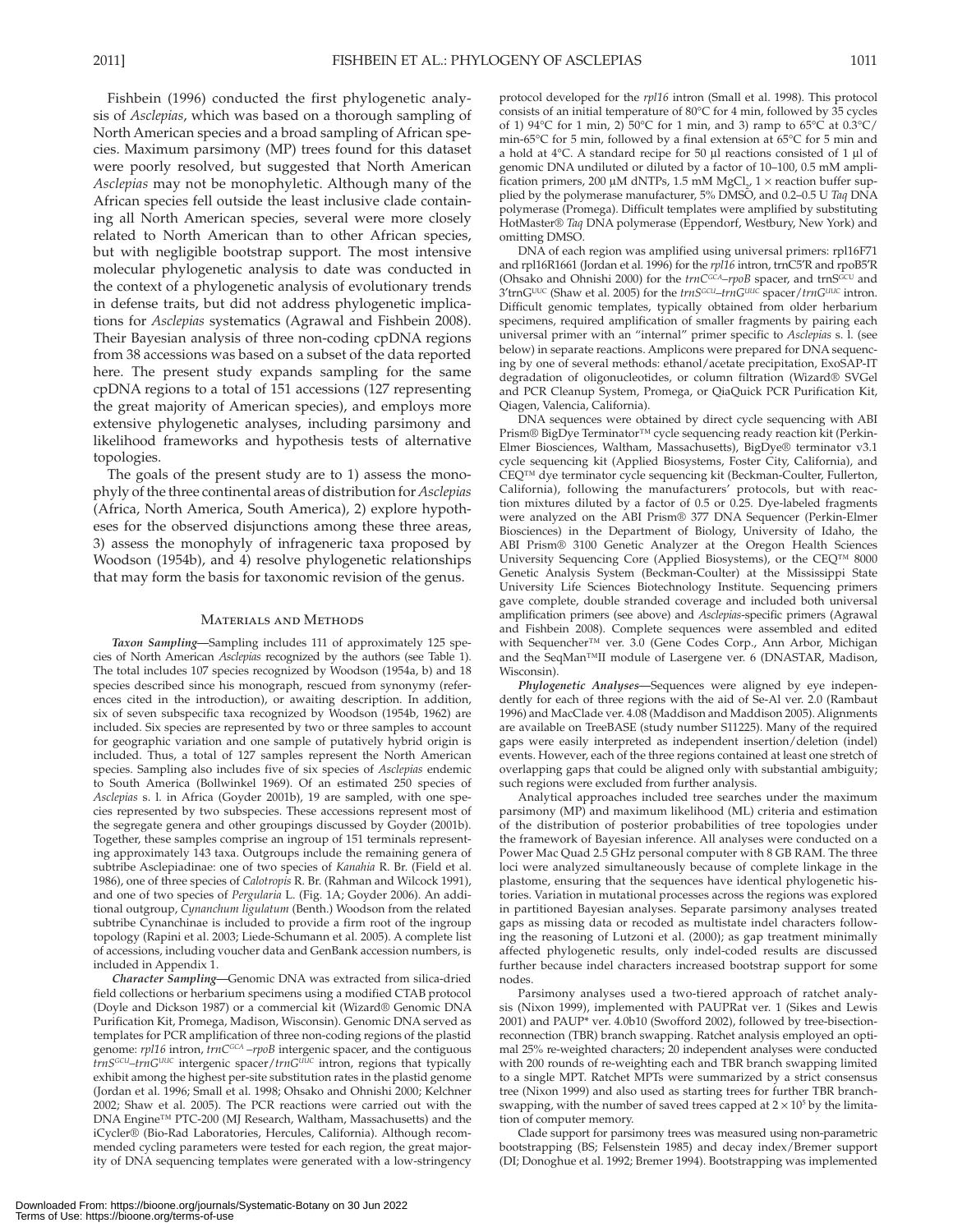in PAUP\* with 5,000 pseudoreplicates and two random addition starting trees subjected to TBR branch-swapping, with 10 trees retained for each pseudoreplicate; caution should be used in interpreting the results because search parameters were not identical to those used for finding MPTs. Decay indices were calculated using TreeRot, version 3 (Sorenson and Franzosa 2007), with 20 random addition starting trees and 100 trees retained. Results were inspected to verify that the minimal tree length was obatined in calculating the decay indices.

 Maximum likelihood trees were sought using the likelihood ratchet (Morrison 2007) implemented in PRAP2.0b3 (Müller 2004). Ten iterations of the ratchet were performed along with subtree pruning-regrafting (SPR) branch swapping. Choice of nucleotide substitution model was made using hierarchical likelihood ratio tests (hLRTs) and the Akaike information criterion (AIC) as implemented in MrModeltest, version 2 (Nylander 2004). Maximum likelihood estimates of model parameters were made on a neighbor joining tree produced in PAUP\*.

 Bayesian inference was conducted using MrBayes, version 3.1.2 (Ronquist and Huelsenbeck 2003) to explore model heterogeneity across partitions and evaluate support for clades present in the ML tree. The optimal evolutionary model of nucleotide substitution was chosen for each data partition (cpDNA locus) by applying hLRTs and the AIC, as implemented in MrModeltest, version 2 (Nylander 2004). Partitioned Bayesian analyses employed independent evolutionary models for the three loci (Suchard et al. 2003; Nylander et al. 2004). Metropolis-coupled Markov chain Monte Carlo (MCMCMC) simulations were run with eight linked chains (seven heated and one cold) and default priors for model parameters (all uninformative), except as follows. Preliminary analyses were run to optimize the parameters of the MCMCMC simulations (Ronquist and Huelsenbeck 2003) resulting in an increase in the Dirichlet parameter for the cross-partition rate multiplier to 50,000 and the reduction of the parameter controlling the temperatures of heated chains to 0.02. Two independent runs of  $5 \times 10^6$  generations were compared to assess convergence to a stationary distribution of parameter samples by examining the average of standard deviations of split frequencies between the two runs in MrBayes and calculating the effective sample size of parameter values visited by the Markov chains using Tracer, version 1.4 (Rambaut and Drummond 2007). A cut-off of 0.015 standard deviations and an effective sample size of 100 were used as guidelines to assess convergence of runs. Parameter values and trees sampled every 100 generations from the stationary distribution were used to calculate posterior probabilities.

 *Hypothesis Tests—* Tests were conducted for the significance of alternative phylogenetic hypotheses under parsimony and likelihood frameworks. We employed Templeton's implementation of the Wilcoxon signed-ranks test (Templeton 1983), the winning sites test (Prager and Wilson 1988), and the parsimony implementation of the Kishino-Hasegawa (KH) test (Kishino and Hasegawa 1989) under parsimony, and the likelihood-based Shimodaira-Hasegawa (SH) test (Shimodaira and Hasegawa 1999), all implemented in PAUP\*. Optimal trees under parsimony and likelihood were compared to optimal trees under constraints representing the following a priori hypotheses: 1) North American *Asclepias* is monophyletic, 2) South American *Asclepias* is monophyletic, 3) American *Asclepias* is monophyletic, 4) African *Asclepias* is monophyletic, and 5) each infrageneric taxon proposed by Woodson (1954b) is monophyletic. For any hypothesis that was congruent with the optimal parsimony and likelihood trees, the converse of the hypothesis was tested (e.g. American *Asclepias* is NOT monophyletic). To maintain table-wide significance of  $p < 0.05$ , sequential Bonferroni correction was employed (Rice 1989). Hypotheses 1–4 bear on the biogeographic history of the Americas. Monophyly of each geographic region is more consistent with vicariant processes (e.g. Gondwanan breakup) or extremely rare dispersal events than a history of repeated dispersal events. Conversely, polyphyly is more consistent with a history influenced more by dispersal. An intermediate scenario of monophyletic biogeographic areas nested in

paraphyletic areas could result from recent dispersal or vicariant events (e.g. migration over Beringian or North Atlantic land bridges).

### **RESILTS**

 *Sequence Data—* Nucleotide sequences were aligned easily by eye with the exception of regions containing direct repeats, particularly mononucleotide repeats. Such regions were excluded from further analysis. The three regions were comparable in terms of aligned length, proportion of potentially informative sites and number of gaps that could be unambiguously coded as insertion/deletion characters (Table 3). There was a low percentage of missing data due mostly to incomplete sequences, although one sample could not be sequenced for the *rpl16* intron (Margaretta rosea Oliv.) and two could not be obtained from the *trnS–trnG–trnG* region [the Kansas accession of *Asclepias tuberosa* L. spp. *interior* Woodson, *A. pringlei* (Greenm.) Woodson].

 *Phylogeny of Asclepias—* Hierarchical likelihood ratio tests differed in the selected model depending on which decision path was employed. For the *rpl16* intron, either the F81 + I + Γ or  $GTR + I + \Gamma$  model was chosen; the AIC selected  $GTR + I + \Gamma$ , which was strongly favored over  $F81 + I + \Gamma$  (deltaAIC = 85). For the *trnC–rpoB* spacer, either the F81 + Γ or GTR + Γ model was chosen by hLRTs; the AIC selected GTR +  $\Gamma$ , which was strongly favored over F81 +  $\Gamma$  (deltaAIC = 156). For the *trnG–trnS* spacer/ *trnG* intron, the GTR + Γ model was chosen by all hLRTs and the AIC. For maximum likelihood analysis, the GTR + I +  $\Gamma$  was selected as the single model that best fit all three combined loci. For Bayesian analysis, this model was applied to all three regions, with parameter estimates unlinked across the regions. Maximum likelihood estimates (MLEs) of model parameters for the combined data set fell within the range of the median values obtained in the stationary distributions of the Bayesian analysis for the three gene regions (Table 4). Parameter estimates were similar across partitions, except that the rates of some substitution types varied more between the *trnS–trnG–trnG* region and the other two regions and that the estimate of  $\alpha$  (shape parameter of the gamma distribution of among-site rate variation) for the *rpl16* intron region was much lower than that of the other two regions.

 Phylogenetic estimates under parsimony and likelihood were largely congruent, with slightly more resolution in the maximum likelihood tree than the strict consensus of MPTs. The same ML tree (Fig. 2) was discovered in each of the 10 ratchet iterations (lnL = -12,577.17728). Extreme branch length heterogeneity is apparent; within each major clade there is a combination of "comblike" structure suggestive of rapid diversification and at least one subclade containing long branches (e.g. clade F in Fig. 2A, clade J in Fig. 2B, and the terminal branch of *Asclepias* sp. nov. cf. *notha* W. D. Stevens in Fig. 2C). Each of the 20 ratchet analyses resulted in the discovery of MPTs of length 1,127. Further TBR branch

 Table 3. Attributes of the aligned sequences of three plastid loci ( *rpl16* intron, *trnC–rpoB* intergenic spacer, *trnS–trnG* intergenic spacer/ *trnG* intron) sequenced for 155 accessions of *Asclepias* s. l. and outgroups.

| Locus                    | Aligned<br>Length (bp) | Length After Ambiguously<br>Aligned Regions Excluded (bp) | Variable Sites<br>Included (bp) | Parsimony Informative<br>Sites Included (bp) | Missing Data | Indels Coded as Multistate Characters |
|--------------------------|------------------------|-----------------------------------------------------------|---------------------------------|----------------------------------------------|--------------|---------------------------------------|
| rp116                    | .805                   | l,112                                                     | 128                             | $89(8.0\%)$                                  | $0.7\%$      |                                       |
| $trnC$ -rpo $B$          | .614                   | 1,132                                                     | 156                             | $99(8.7\%)$                                  | 0.3%         |                                       |
| $trnS$ - $trnG$ - $trnG$ | 1,447                  | .168                                                      | 138                             | $103(8.8\%)$                                 | $1.4\%$      |                                       |
| Total                    | 4.866                  | 3,412                                                     | 422                             | $291(8.5\%)$                                 | 0.8%         | 33                                    |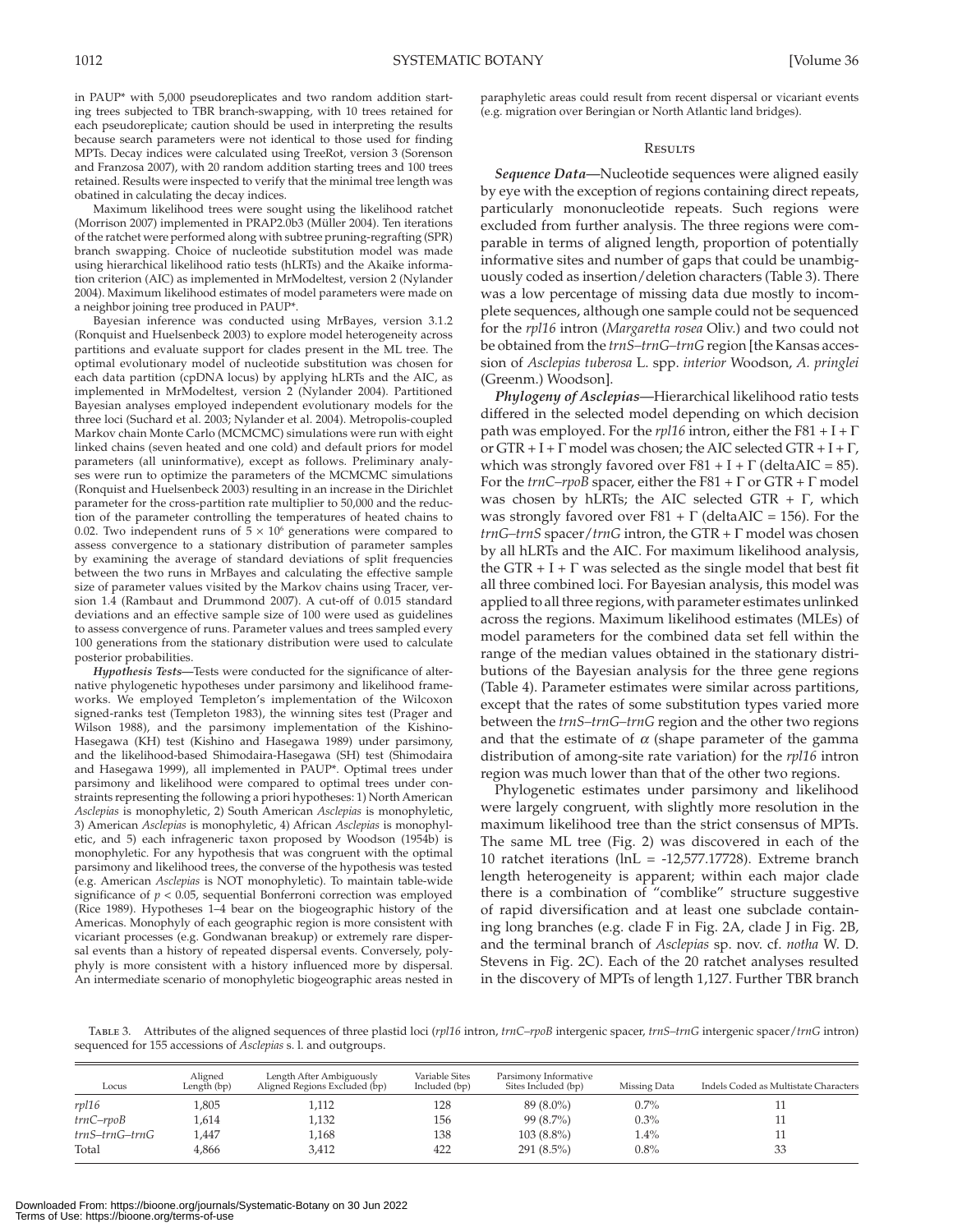TABLE 4. Parameter estimates (median) of the GTR + I +  $\Gamma$  substitution model sampled during Bayesian analysis with parameters unlinked across three data partitions. Maximum likelihood estimates (MLEs) for the combined data set are presented for comparison. *r* = reversible substitution rate between indicated bases;  $\pi$  = stationary frequency of indicated base;  $p_{iw}$  = proportion of invariable sites;  $\alpha$  = parameter of gamma distribution fit to rate variation among sites free to vary.

| Partition        | Parameter |       |       |       |       |                          |       |           |      |                      |          |
|------------------|-----------|-------|-------|-------|-------|--------------------------|-------|-----------|------|----------------------|----------|
|                  |           |       |       | CG    |       | $\overline{\phantom{a}}$ | $\pi$ | $\pi_{-}$ | π.,  | $\nu$ <sub>inv</sub> | $\alpha$ |
| rpl16 intron     | 0.967     | 0.764 | 0.270 | 0.226 | 0.806 | 0.39                     | 0.16  | 0.18      | 0.27 | 0.55                 | 0.05     |
| trnC–rpoB        | 0.746     | 0.653 | 0.108 | 0.304 | 0.591 | 0.35                     | 0.16  | 0.13      | 0.35 | 0.26                 | 1.25     |
| $trnS-trnG-trnG$ | 1.47      | 1.15  | 0.138 | 0.212 | 1.40  | 0.34                     | 0.15  | 0.18      | 0.33 | 0.44                 | 1.56     |
| combined (MLE)   | 0.991     | 0.845 | 0.153 | 0.246 | 0.868 | 0.36                     | 0.15  | 0.16      | 0.32 | 0.39                 | 1.05     |

swapping in PAUP\* did not discover any trees incompatible with the strict consensus of the trees found in the ratchet analysis (not shown).

 The ML tree and strict consensus of MPTs show a great deal of structure at the base of *Asclepias* s. l., and in numerous nested clades, but basal relationships in a clade of wholly American species are largely unresolved (clade B in Fig. 2A, with subclades D and E expanded in Figs. 2B, C). *Asclepias* s. l. (clade A in Fig. 2A) is well supported as monophyletic within Asclepiadinae (PP 1, BS 100, DI 16). Within this clade, 19 African accessions form a clade  $(C)$ ; see Fig. 1C) with support that varies depending on metric (PP 1,  $BS < 50$ , DI 1) and all 124 American accessions form a clade (B), also with varying measures of support (PP  $1$ , BS < 50, DI  $1$ ). These two major clades together form a clade with variable support (PP  $0.97$ , BS  $<$  50, DI 1), to the exclusion of African *Trachycalymma pseudofimbriatum* Goyder. The exclusive placement of *T. pseudofimbriatum* was unexpected, and the DNA sequences were verified by re-sequencing newly obtained material, kindly provided by D. Goyder from the same collection (the type). Within the African clade, relationships among species are poorly resolved. The two sampled species of *Xysmalobium* R. Br. are strongly supported as a clade (PP 1, BS 97, DI 5). There was some support for the non-monophyly of *Gomphocarpus* , with *G. cancellatus* (Burm. f.) Bruyns placed as sister to *Asclepias aurea* (Schltr.) Schltr. (PP 0.90). African species that have not been reassigned from *Asclepias* to other genera do not themselves form a clade.

Within the wholly American clade (B in Fig. 2A) most species fall into one of three subclades: a clade (D, expanded in Fig. 2B) containing 58 accessions of species with mostly more northern, temperate distributions (PP 0.95, BS < 50, DI 1), a more strongly supported clade (E, expanded in Fig. 2C) containing 31 accessions of species distributed mostly in montane regions of Mexico (PP 1, BS 77, DI 2), and a strongly supported clade (F; see Fig. 1D) containing all but one of the sampled species of Woodson's *Asclepias* series Incarnatae plus all five sampled species of South American *Asclepias* (PP 1, BS 100, DI 8). The South American species form a wellsupported clade (G; PP 1, BS 99, DI 4) that in turn is nested within a well-supported clade (unlabeled; PP 1, BS 100, DI 8) along with a pair of ser. Incarnatae species, *A. curassavica* L. (Fig. 1D) and *A. nivea* L. All remaining species of ser. Incarnatae, except *A. leptopus* I. M. Johnst., which is placed as the sister to clade I, form a well-supported clade (H; PP 1, BS 100, DI 9). The sister group of the emended ser. Incarnatae (clade F) consists of Californian species, *A. californica* and *A. vestita* , but is only supported in the ML analysis (PP 0.86). Remaining species of clade B are unresolved or are placed in weakly to strongly supported clades, notably clade I of nearly leafless shrubs native to the Sonoran Desert (PP 1, BS 99, DI 4; see Fig. 1E). The successive sister taxa of clade I are *A. leptopus* (PP 1, BS 77, DI 1) and *A. cutleri* Woodson (PP 0.97, BS 68, DI 1).

 Relationships are poorly resolved within the large clade (D) of American species distributed mostly north of the U. S. A.-Mexico border (Fig. 2B). Within this clade are several subclades of more than three species with varying levels of support. One small subclade (J) of atypical distribution for clade D is well supported (PP 1, BS 100, DI 14) and contains six glaucous-leaved species limited almost entirely to Mexico and Central America (see Fig.  $1F$ ). A second subclade (K) that is well supported (PP 1, BS 91, DI 3) contains species with distributions in the southwestern U. S. A. and northern Mexico (see Fig.  $1G$ ). A third subclade (L) contains species distributed primarily in the eastern U. S. A. and Canada (PP 0.99, BS 76, DI 2). This clade contains some of the more familiar milkweeds of the U. S. A., such as *A. syriaca* L. (see Fig. 1H) and *A. tuberosa* L. The sister to this group, *A. speciosa*, is supported by Bayesian analysis (PP 0.91, BS < 50, DI 1). Most species in a fourth subclade (M) have distributions that straddle the U. S. A.-Mexico border, with ranges of some extending to Central America or the U. S. A. Midwest (PP 1, BS 82, DI 2; see Fig. 1I). This clade contains *A. arenaria* Torr. and all sampled members of subgenus *Podostemma* , except *A. subulata* Decne. (see Fig. 1E). There is Bayesian support for a clade (O) of three species endemic to pine flatwoods in Florida and adjacent states (PP 0.95; see Fig. 1K).

 Relationships in the clade of highland Mexican species are not well resolved (clade E in Fig. 2A, expanded in Fig. 2C). About one half of the species are placed in a weakly supported clade (N; PP 0.92, BS 54, DI 1; see Fig. 1J). Remaining species are placed in a second clade (P; see Fig. 1L) only in the ML tree (PP 0.82). Some structure is apparent in these two clades, with groups of two to four species well supported.

 Species monophyly was not supported in all cases in which sampling permitted such evaluation. Strong support for monophyly was found for *Gomphocarpus fruticosus* (L.) W. T. Aiton (PP 1, BS 100, DI 8; Figs. 1C, 2A), *Asclepias cryptoceras* S. Watson (PP 1, BS 100, DI 7; Fig. 2A ), *A. speciosa* Torr. (PP 1, BS 99, DI 7; Fig. 2B), and *A. scheryi* Woodson (PP 1, BS 99, DI 4; Fig. 2C). There was variable support for the monophyly of *A. incarnata* L. (PP 1, BS 65, DI 1; Fig. 2A ) and *A. asperula* (Decne.) Woodson (PP 0.99, BS 64, DI 1; Fig. 2B). There was no support for or against the monophyly of *A. similis* Hemsl. (Fig. 2C) and extremely weak support for the non-monophyly of *A. subverticillata* (A. Gray) Vail (PP 0.51; Fig. 2A). There was moderate to strong support for the non-monophyly of *A. tuberosa* , with *A. obovata* Elliott placed as sister to *A. t.* subsp. *interior* Woodson, to the exclusion of *A. t.* subsp. *rolfsii*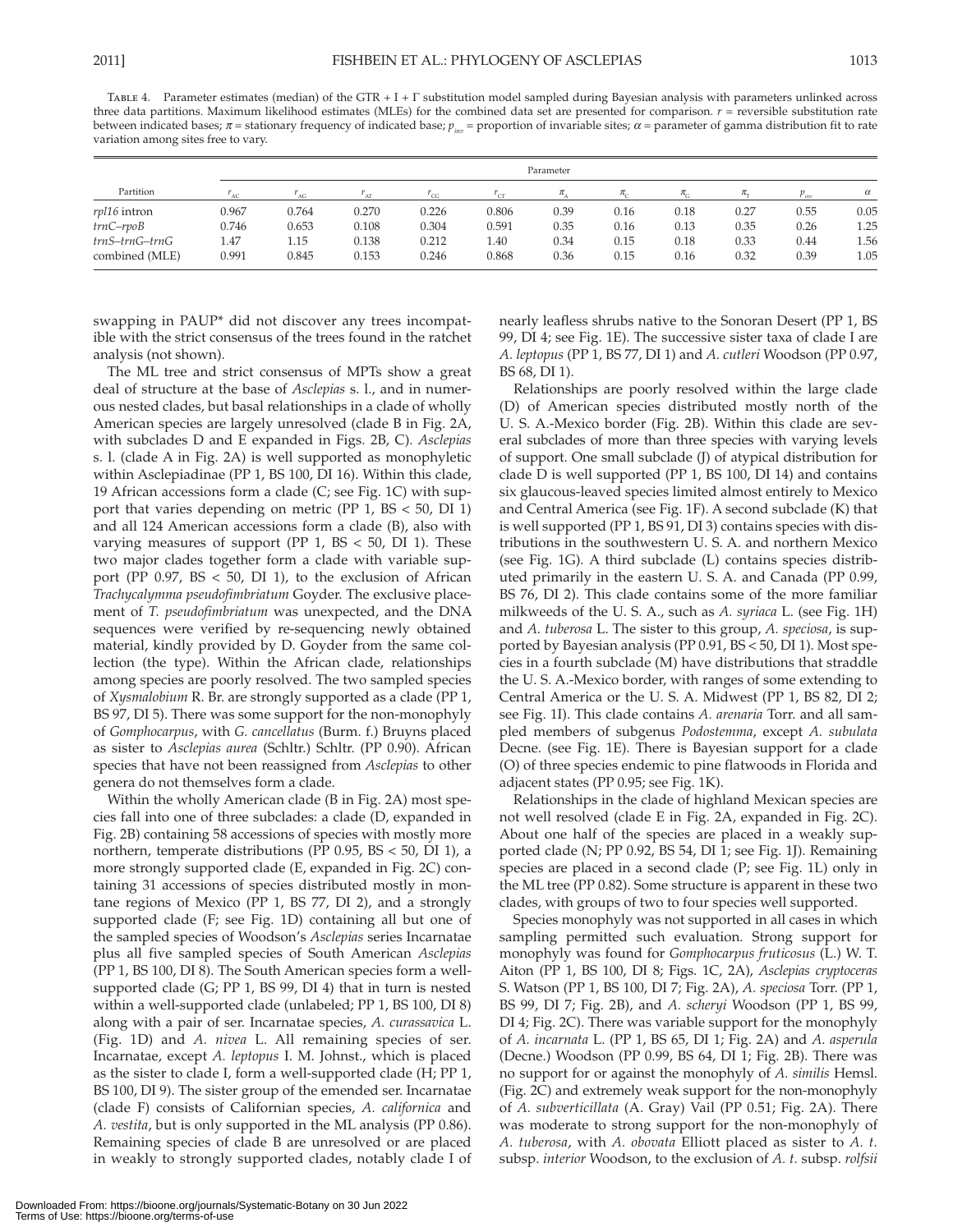

 Fig. 2A. Maximum likelihood phylogram discovered in 10 independent ratchet analyses. Note the broken branch to the outgroup, *Cynanchum ligulatum* , shortened to facilitate presentation. With the exception of a few weakly supported nodes, this topology is identical to the strict consensus of most parsimonious trees discovered in 20 independent ratchet analyses. Taxa lacking generic names are all American species of *Asclepias* . Clade support is indicated near each node with Bayesian posterior probabilities above non-parametric bootstrap percentages and decay indices (PP over BS/DI). Nodes lacking both bootstrap percentages and decay indices are not present in the strict consensus of MPTs. Circled letters indicate clades discussed in the text. The specific epithets "flava" and "multicaulis" are in quotes because the names are illegitimate and no valid alternatives are available. Multiple accessions of the same species are distinguished by state of collection as follows: CA, California, U. S. A.; JAL, Jalisco, Mexico; KS, Kansas, U. S. A.; MICH, Michoacán, Mexico; MS, Mississippi, U. S. A.; NL, Nuevo Leon, Mexico; NM, New Mexico, U. S. A.; QRO, Querétaro, Mexico.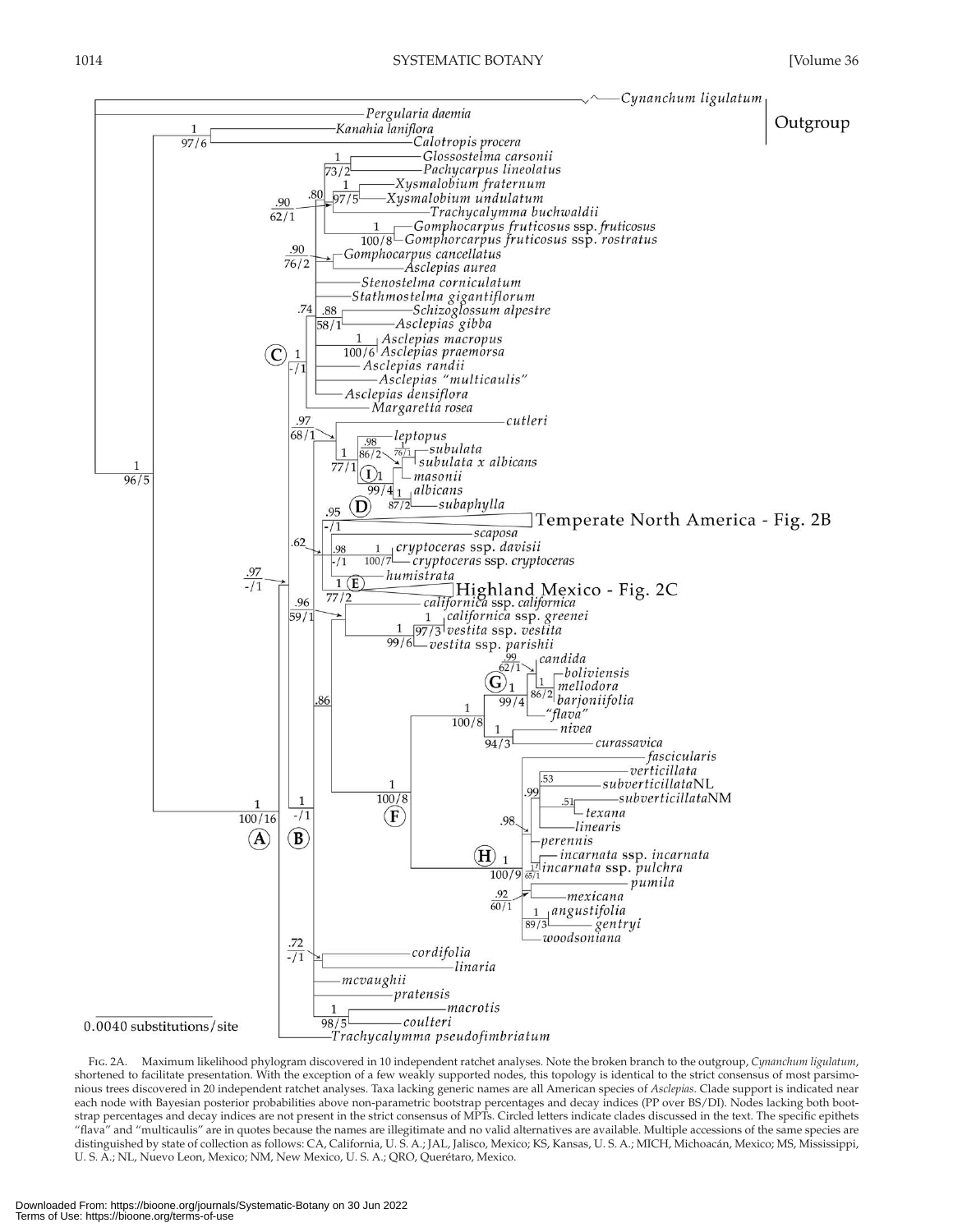

FIG. 2B. Figure 2 continued. Temperate North American clade (clade D in Fig. 2A).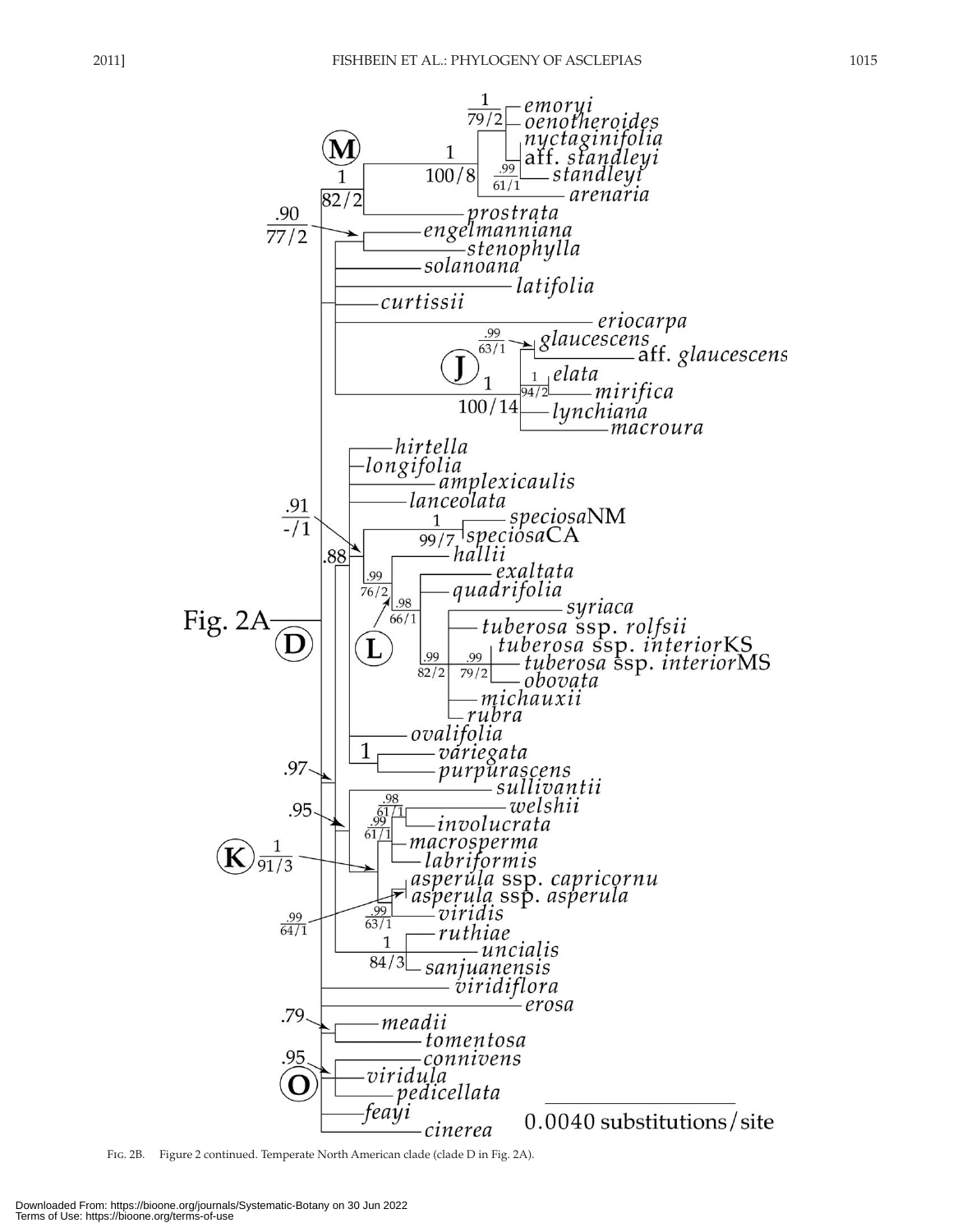

0.0040 substitutions/site

 Fig. 2C. Figure 2 continued. Highland Mexican clade (clade E in Fig. 2A).

(Britton ex Vail) Woodson (PP 0.99, BS 79, DI 2; Fig. 2B). There was strong support for the non-monophyly of *A. californica* Greene and the paraphyly of *A. vestita* Hook. & Arn., with *A. c.* subsp. *greenei* Woodson placed as sister to *A. v.* subsp. *vestita* (PP 1, BS 97, DI 3; Fig. 1A).

 *Hypothesis Tests—* Tests of group membership in a parsimony framework generally gave the same result, regardless of the method employed (i.e. winning sites, Templeton, KH tests) and these corresponded well with the SH tests conducted under the likelihood framework (Table 5). Each of Woodson's (1954b) infrageneric taxa was tested (i.e. eight subgenera and eight series of subg. *Asclepias* ), except the monospecific subg. *Anatherix* . Only one of these 17 taxa, subgenus *Polyotus* with two of three species sampled, was monophyletic in the strict consensus of MPTs or in the ML tree. Optimal trees (MP or ML) lacking a monophyletic *Polyotus* were not significantly less optimal than unconstrained trees, indicating that the non-monophyly of this subgenus cannot be rejected (Table 5). All other infrageneric taxa were not monophyletic in the unconstrained MPTs and ML tree, and tests were conducted to determine whether trees in which each taxon was constrained to monophyly were significantly less optimal. Monophyly of more than half of the taxa was rejected following sequential Bonferroni correction by two or three of the parsimony tests and by the SH test: subg. *Asclepias* , subg. *Podostemma* , subg. *Solanoa* , subg. *Asclepiodora* , ser. Incarnatae,

ser. Exaltatae, ser. Syriacae, ser. Macrotides, and ser. Roseae (Table 5). Probabilities for several other tests were low, but not significant following correction. Parsimony and likelihood trees supported an emended ser. Incarnatae, in which *A. leptopus* is excluded and all South American species included. However, trees in which this emended Incarnatae is constrained to be non-monophyletic are not significantly less optimal following probability correction (Table 5).

 In optimal parsimony and likelihood trees, geographic clades are formed by all American species and by all South American species, whereas all African species do not form a clade, nor do all North American species. Trees in which either American species or South American species are constrained to be non-monophyletic are not significantly less optimal (Table 5). Trees in which African species are constrained to be monophyletic also are not significantly less optimal. However, trees in which North American species are constrained to be monophyletic have low *p* values, although these are significant only for the parsimony KH test following correction (Table 5).

### **D**iscussion

*Asclepias* s. l. is a species-rich clade of charismatic plants characteristic of the grasslands of North America and Africa. With centers of diversity on both continents and poor representation in South America, several scenarios for the origin and diversification of this clade can be hypothesized. Our results support a scenario in which *Asclepias* s. l. originated in Africa, migrated only once to North America, and thence only once to South America, although statistical significance for some key nodes bearing on this scenario was not attained with our current data and strict hypothesis-testing approach. All other genera of Asclepiadinae occur in Africa or both Africa and Asia, suggesting an African origin of *Asclepias* s. l. The times of origin of *Asclepias* s. l. and the wholly American *Asclepias* s. s. are difficult to ascertain in the absence of fossil calibrations for molecular dating. However, the low levels of sequence divergence among species, the nesting of *Asclepias* high within the Apocynaceae (Potgieter and Albert 2001), and the derivation of South American species from North American ancestors would seem to argue against Woodson's (1954b) preferred hypothesis of a Gondwanan disjunction in *Asclepias.* Futhermore, monophyly of all American and nearly all African species argues against frequent dispersal between these centers of diversity. Our results are consistent with Africa to America migration via either the North Atlantic or Bering land bridges or via long-distance transoceanic dispersal. Until recently, the possibility of range expansion of temperate or subtropical taxa through the North Atlantic route was thought to have ended in the early Eocene (Tiffney 1985). This timing (40–50 my before present) could be too early for the migration of *Asclepias* to the Americas. However, recent paleobotanical discoveries and dated phylogenies for several groups have increasingly supported the hypothesis that range expansion across the North Atlantic may have been possible until the mid-Miocene or even later (Tiffney 2008). Because recent long-distance dispersal could have occurred at any time, it must be considered as an alternative hypothesis, especially if the time of origin of the American-African disjunction is found to be too recent for migration over Tertiary land bridges. A node-dated phylogeny for this clade will aid in refuting alternative biogeographic hypotheses.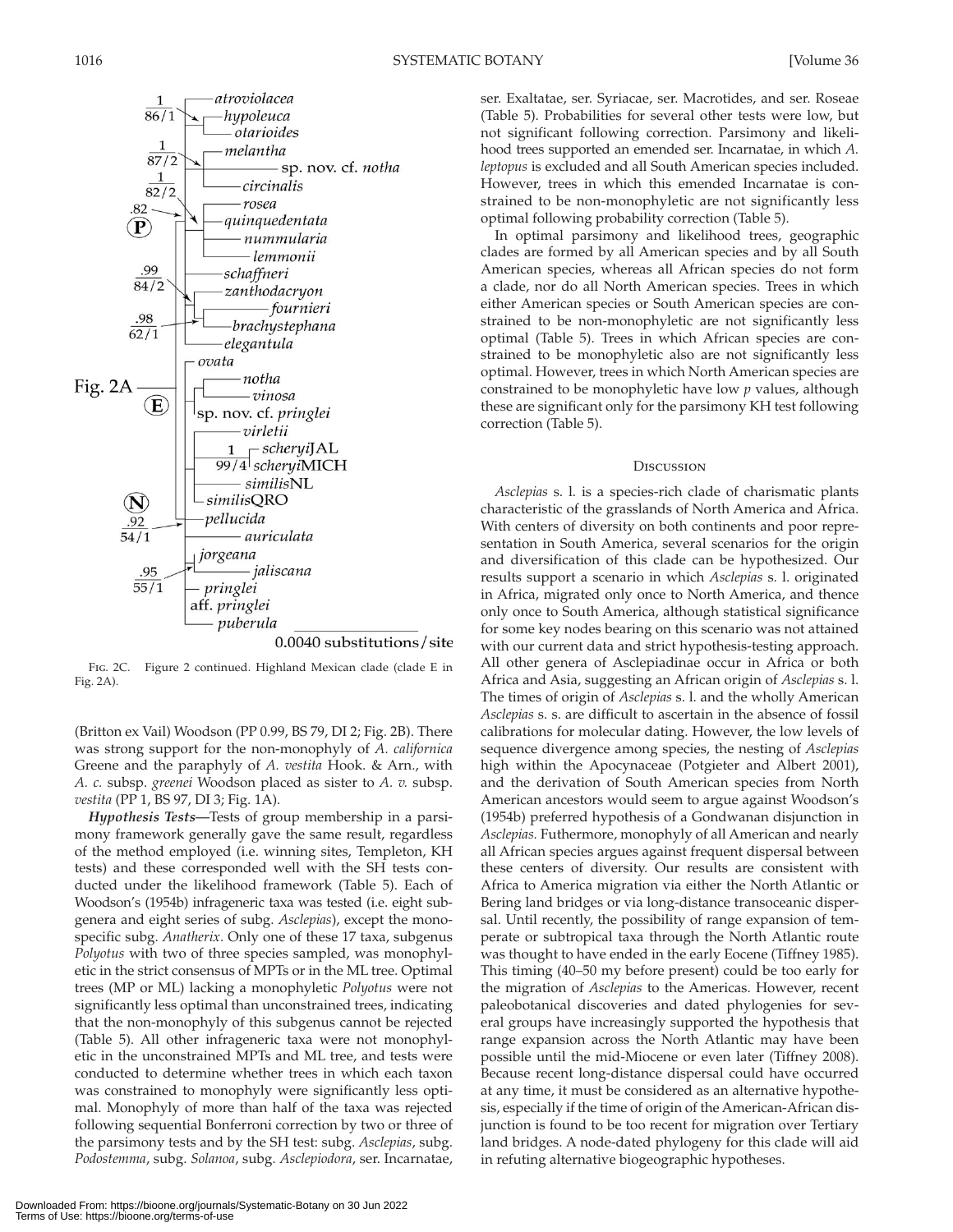Table 5. Hypothesis tests for selected a priori clades based on Woodson's infrageneric taxa and geography. In addition, a post hoc test for an emended series Incarnatae (i.e. omitting *A. leptopus* and including all South American species) found in all phylogenetic analyses is included. When clades are present in optimal phylogenetic trees (MP and ML), the probabilities of the best trees lacking those clades are reported. When clades are not present in optimal phylogenetic trees, the probabilities of the best trees bearing those clades are reported. Significant *p* values following sequential Bonferroni correction indicated by asterisk (\*).

| Putative Clade             | Present in MPTs and ML Tree? | Length Difference<br>(steps) | Parsimony KH<br>test <i>p</i> value | Templeton<br>test $\hat{p}$ value | Winning sites<br>test $p$ value | Likelihood<br>Difference | SH test $p$ value |
|----------------------------|------------------------------|------------------------------|-------------------------------------|-----------------------------------|---------------------------------|--------------------------|-------------------|
| Tests of Taxonomic Clades  |                              |                              |                                     |                                   |                                 |                          |                   |
| Subgenus Asclepias         | N <sub>o</sub>               | 29                           | 0.075                               | $< 0.0001*$                       | $< 0.0001*$                     | 541.89844                | $< 0.001*$        |
| Subgenus Podostemma        | No                           | 33                           | $< 0.0001*$                         | $< 0.0001*$                       | $< 0.0001*$                     | 166.16784                | $0.001*$          |
| Subgenus Asclepiodella     | No                           | 17                           | 0.0052                              | 0.0047                            | 0.0081                          | 82.06040                 | 0.086             |
| Subgenus Acerates          | N <sub>o</sub>               | 11                           | 0.028                               | 0.028                             | 0.064                           | 59.97608                 | 0.026             |
| Subgenus Solanoa           | No                           | 18                           | $0.0020*$                           | $0.0020*$                         | 0.0041                          | 115.44212                | $0.014*$          |
| Subgenus Polyotus          | Yes                          | $\overline{2}$               | 0.62                                | 0.62                              |                                 | 3.32282                  | 0.97              |
| Subgenus Asclepiodora      | No                           | 33                           | $< 0.0001*$                         | $< 0.0001*$                       | $< 0.0001*$                     | 164.88379                | $< 0.001*$        |
| Subgenus Podostigma        | No                           | 12                           | 0.023                               | 0.023                             | 0.052                           | 67.59726                 | 0.19              |
| Series Incarnatae          | No                           | 25                           | $0.0001*$                           | $< 0.0001*$                       | $< 0.0001*$                     | 116.23749                | $0.026*$          |
| Series Incarnatae emended  | Yes                          | 8                            | 0.046                               | 0.046                             | 0.077                           | 40.54238                 | 0.53              |
| Series Tuberosae           | No                           | $\overline{2}$               | 0.67                                | 0.67                              | 0.83                            | 18.16049                 | 0.86              |
| Series Exaltatae           | No                           | 27                           | $0.0002*$                           | $0.0002*$                         | $0.0001*$                       | 142.98725                | $0.002*$          |
| Series Grandiflorae        | N <sub>o</sub>               | $\Omega$                     | 1                                   | 1                                 |                                 | $\Omega$                 |                   |
| Series Syriacae            | No                           | 27                           | $0.0016*$                           | $0.0014*$                         | $0.0018*$                       | 167.59146                | $0.001*$          |
| Series Purpurascentes      | No                           | 18                           | 0.0055                              | 0.0056                            | 0.0041                          | 94.11660                 | $0.046*$          |
| Series Macrotides          | No                           | 36                           | $< 0.0001*$                         | $< 0.0001*$                       | $< 0.0001*$                     | 195.01246                | $< 0.001*$        |
| Series Roseae              | No                           | 65                           | $< 0.0001*$                         | $< 0.0001*$                       | $< 0.0001*$                     | 390.72401                | $< 0.001*$        |
| Tests of Geographic Clades |                              |                              |                                     |                                   |                                 |                          |                   |
| American species           | Yes                          | $\overline{2}$               | 0.73                                | 0.75                              | 0.69                            | 8.26045                  | 0.96              |
| North American species     | No                           | 21                           | 0.0092                              | 0.0048                            | $0.0017*$                       | 94.40097                 | 0.074             |
| African species            | No                           | 1                            | 0.83                                | 0.83                              |                                 | 3.36795                  |                   |
| South American species     | Yes                          | 4                            | 0.45                                | 0.31                              | 0.33                            | 28.82195                 | 0.67              |

 In the most densely sampled prior study of *Asclepias* s. l. (55 African and five American species and sequences of the plasid *trnL* intron/ *trnL-F* spacer and nuclear ITS), Goyder et al. (2007) found reciprocally monophyletic, sister clades of American and African species. Although the monophyly of *Asclepias* s. s. is well supported in the present study, there is weak evidence that African species may be paraphyletic to American *Asclepias* . With current sampling, it appears that the majority of African species belong to a single clade sister to American *Asclepias* , with only a single African species, *Trachycalymma pseudofimbriatum* falling outside the main African clade (Fig. 2). An unresolved position of *T. pseudofimbriatum* with respect to American and African clades was also found in analyses including dense sampling of African *Asclepias* s. l. (D. Chuba et al. unpubl. data). This species was described recently, but does not stand out as anomalous in *Trachycalymma* (Goyder 2001a). The other sampled species of the genus, *T. buchwaldii* (Schltr. & K. Schum. ex K. Schum.) Goyder is placed in the main clade of African species and was transferred only recently to *Trachycalymma* (Goyder 2001a) from *Asclepias* . Although sampled by Goyder et al. (2007) it does not appear in the published phylogeny (their Fig. 1), but is found in the cpDNA-only tree deposited in TreeBASE (S1650, Tr2576), where it is found in a large, unresolved polytomy at the base of a clade containing all sampled African *Asclepias* s. l. Notably, all species of *Trachycalymma* , including the two sampled here, were transferred to *Asclepias* recently by Goyder (2009). Further sampling of *Trachycalymma* and additional loci are warranted to explore the apparent paraphyly of African *Asclepias* s. l.

 *Species Paraphyly?—* There was strong support for paraphyly of two species for which multiple accessions were included, *A. californica* and *A. tuberosa* . Sequences of *A. californica* subsp. *greenei* were nearly identical to those of *A. vestita* subsp. *vestita* , rendering *A. californica* polyphyletic and *A. vestita* paraphyletic (Fig. 2A). This result is surprising given the morphological homogeneity within these species and several easily characterized floral differences used by Woodson (1954b) to place these species in different subgenera. Possible explanations include introgression of the plastid genome of *A. v.* subsp. *vestita* into *A. c.* subsp. *greenei* and incomplete lineage sorting. Because the sequences of *A. c.* subsp. *greenei* and *A. v.* subsp. *vestita* are nearly identical, introgression is the most plausible hypothesis for non-monophyly, and is supported by patterns of variation in *A. vestita* and *A. californica* ITS sequences (M. Fishbein et al. unpubl. data). Another instance of species paraphyly involves *A. tuberosa* and *A. obovata* (Fig. 2B). Two accessions of *A. tuberosa* subsp. *interior* form a clade with *A. obovata* , whereas the accession of *A. tuberosa* subsp. *rolfsii* is placed in an unresolved position within a larger clade including *A. syriaca* , *A. michauxii* Decne., and *A. rubra* L. Again, the morphological homogeneity of *A. tuberosa* makes paraphyly of the species quite surprising. Of the taxa involved, *A. syriaca* is distributed to the north or west of the range of the remaining species. However, *A. obovata* overlaps in distribution with both sampled subspecies of *A. tuberosa* on the Gulf coastal plain of the U. S. A., where *A. michauxii* and *A. rubra* are also distributed. Like the case of *A. californica* and *A. vestita* , both introgression and incomplete lineage sorting are plausible hypotheses for species non-monophyly. Sequences of multiple nuclear loci analyzed in the context of coalescent theory may be needed to discover the true species phylogeny in these and other portions of the *Asclepias* tree (Maddison and Knowles 2006; Carstens and Knowles 2007; Liu et al. 2008).

 *Evaluation of Woodson's (1954b) Infrageneric Classification—* Although the backbone of the phylogenetic tree of American *Asclepias* s. s. is not well resolved, there are a number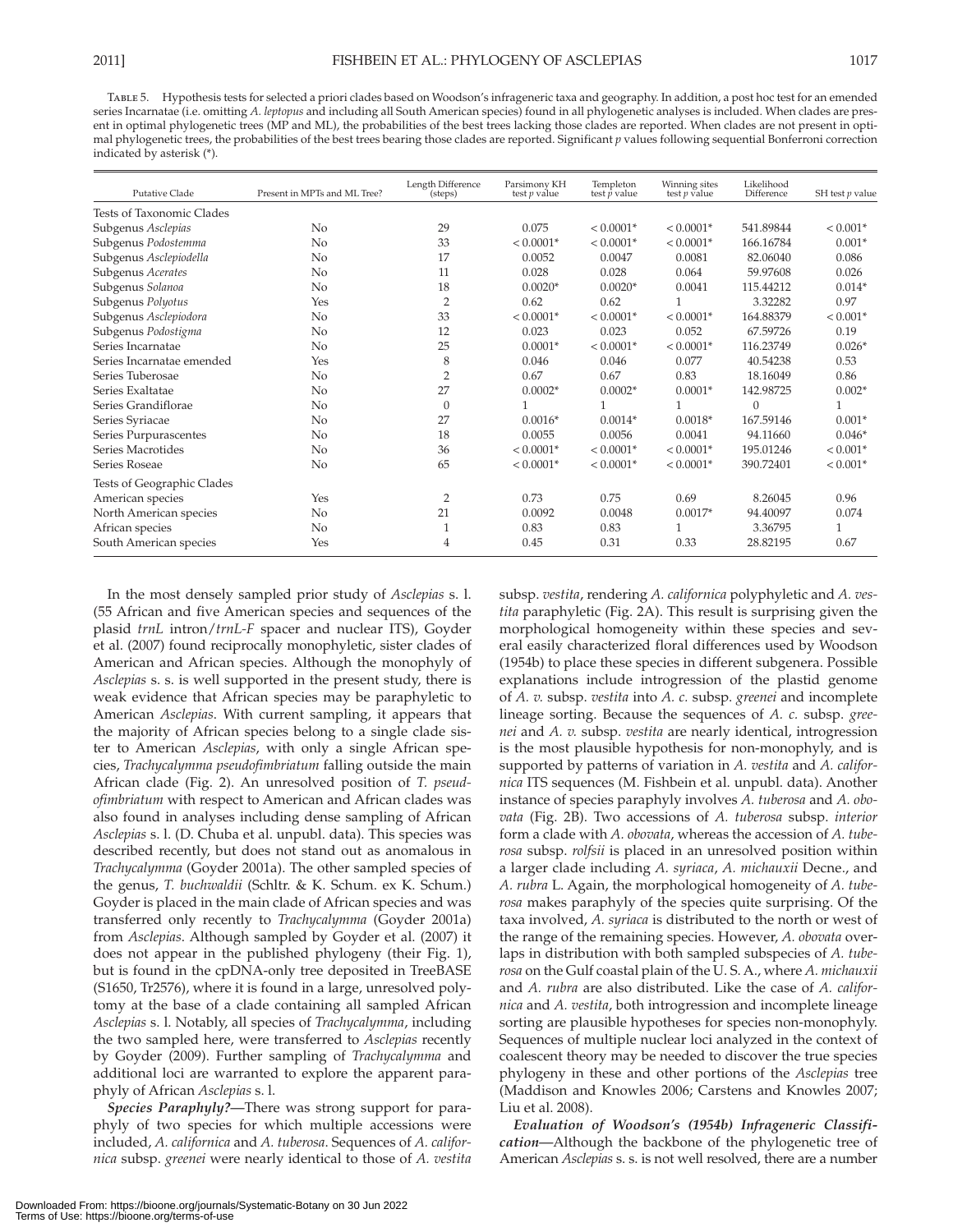of well supported clades that provide ample evidence that the infrageneric classification into subgenera and series proposed by Woodson (1954b) does not reflect phylogeny. Of the 16 taxa containing more than one species, only one, subgenus *Polyotus* , was present in the MPTs and ML tree. More than one half of the taxa were significantly rejected by parsimony- and likelihood-based tests under conservative sequential Bonferroni correction (Table 5). Many of the remainder would be significantly rejected under conventional *p* values. Thus, substantive revision of the classification of *Asclepias* is warranted.

 Subgenus *Asclepias* contains 71 of 107 (66%) of the North American species treated by Woodson (1954b). The monophyly of this subgenus is significantly rejected by two of three parsimony-based tests and the SH test (Table 5). Members of this subgenus are placed in every one of the major clades of American species (clades A-P in Fig. 2), except the wholly South American clade (G). Non-monophyly of subg. *Asclepias* is the result of numerous instances in which members of this taxon are placed in the same well-supported clade with members of other subgenera (e.g. with members of subg. *Podostemma* in clades I, M and N; subg. *Asclepiodora* in clades J and K; subg. *Acerates* in clade N; subg. *Anatherix* and subg. *Podostigma* in clade O; and subg. *Asclepiodella*, subg. *Asclepiodora* and subg. *Podostigma* in clade P). Three other subgenera (subg. *Podostemma* , subg. *Solanoa* , and subg. *Asclepiodora* ) were also found to be significantly non-monophyletic (Table 5).

 Species of subg. *Podostemma* are placed in clades I, M, and N (Fig. 2). Most are placed in a single clade (M), along with *A. arenaria* of subg. *Ascelpias* and *A. prostrata* W. H. Blackw. *Asclepias prostrata* is morphologically similar to the species of subg. *Podostemma* with which it is placed, and likely would have been included there by Woodson. However, *A. arenaria* does not possess the spatulate corona lobes used by Woodson (1954b) to diagnose subg. *Podostemma* . Nonetheless, *A. arenaria* grows in arid, sandy habitats similar to those of others in clade M, suggesting that floral divergence masked the true affinities of this species. Of the two species of subg. *Podostemma* placed in other clades, *A. subulata* was strongly supported as belonging to clade (I), which contains species from subg. *Asclepias* that share with *A. subulata* robust, essentially leafless habits and a distribution endemic to the Sonoran Desert. Placement of the remaining member of subg. *Podostemma* , *A. auriculata* Kunth, is well supported in one of the two highland Mexican clades (N), concordant with geographic and ecological similarities.

 Species of subg. *Asclepiodora* are placed in clades J, K, and P (Fig. 2). Clade J is a morphologically homogeneous group of glaucous-leaved species distributed from Arizona and Texas to Central America treated by Woodson in subg. *Asclepidora* and subg. *Asclepias* ser. Grandiflorae. Although the species are virtually indistinguishable in the absence of flowers, Woodson placed them in different subgenera based on the position of erect (subg. *Asclepias* ) versus deflexed (subg. *Asclepiodora* ) corona lobes. Clade K is morphologically diverse and contains elements of subg. *Asclepiodora* and ser. Macrotides and ser. Roseae of subg. *Asclepias* .

 Subgenus *Solanoa* consists of only three species. *Asclepias californica* is well supported as paraphyletic to *A. vestita* (subg. *Asclepias* ser. Roseae), a species with which it is sympatric in California, whereas *A. cryptoceras* is placed in a subclade with species of ser. Exaltatae and ser. Syriacae of subg. *Asclepias* ; these species share arid habitats and glaucous leaves, but

are distributed disjunctly. The remaining species of subg. *Solanoa* , *A. solanoana* Woodson, has an unresolved placement in clade D.

 None of the other subgenera were significantly rejected as monophyletic. Subg. *Polyotus* was found to be weakly monophyletic and subg. *Anatherix* is monospecific. The remaining subgenera (subg. *Acerates*, subg. *Asclepiodella*, and subg. *Podostigma*) were found to be non-monophyletic, but not significantly so  $(Fig. 2; Table 5)$ .

 Of the eight series of subg. *Asclepias* , the monophyly of five is statistically rejected. The largest of these, series Incarnatae, merits special attention. All but one species (A. leptopus) of series Incarnatae is placed in a single clade (F). This clade also includes all sampled South American species of *Asclepias* , which were not treated in Woodson's (1954b) classification. The South American species include some (e.g. *A. mellodora* A. St.-Hil.) that are similar to members of ser. Incarnatae (e.g. *A. curassavica* ), but also others (e.g. *A. barjoniifolia* E. Fourn.) with no clear counterpart in that series. Nonetheless, the South American species form a well supported clade (G) within a paraphyletic group of ser. Incarnatae, suggesting the morphological divergence in these species may be related to ecological release following colonization of temperate South America. Although the monophyly of an emended Incarnatae, excluding *A. leptopus* and including the South American species, is strongly supported (BS 100, DI 8, PP 1), non-monophyly of this clade cannot be rejected statistically (Table 5).

 The monophyly of ser. Exaltatae, ser. Syriacae, ser. Macrotides, and ser. Roseae were statistically rejected. These taxa each contain species placed in the highland Mexican clade (E), and the northern temperate American clade (D). Within clade D, each of these series includes species placed in the eastern U. S. A. clade (L) along with members of ser. Tuberosae. Series Macrotides and ser. Roseae include species in a second northern temperate clade (K) along with species of subg. *Asclepiodora* . Series Roseae includes a species ( *A. arenaria*) that is strongly supported as belonging to a clade (M) containing mostly species of subg. *Podostemma* . Series Roseae also includes most of the species that comprise the leafless, Sonoran Desert clade (I). Although not statistically significant, the monophyly of ser. Purpurascentes costs 18 extra steps under parsimony and is over 94 likelihood units less likely. This taxon, too, has species placed in the eastern U. S. A. clade (L), elsewhere in the north temperate clade (D), and in the highland Mexican clade (E). The small series Tuberosae and Grandiflorae each consist of species that are closely related and may eventually prove to be monophyletic, but the currently available data are not decisive. Overall, it is difficult to generalize as to why Woodson's (1954b) classification corresponds so poorly to phylogenetic relationships. One recurring theme, however, is that he seems to have overemphasized floral morphology, particularly corona structure, to the complete exclusion of vegetative morphology.

 *Towards a Revised Infrageneric Classification of Asclepias—* Although the monophyly of the majority of Woodson's infrageneric taxa are rejected by statistical hypothesis tests, and most of the rest are quite likely not monophyletic, some of these taxa contain monophyletic cores that could be revived through taxonomic revision. Such revision is not formally proposed here, due to the lack of phylogenetic resolution among major clades and sequence data that is limited to the plastid genome. Full resolution of the plastid phylogeny appears promising using complete genome sequences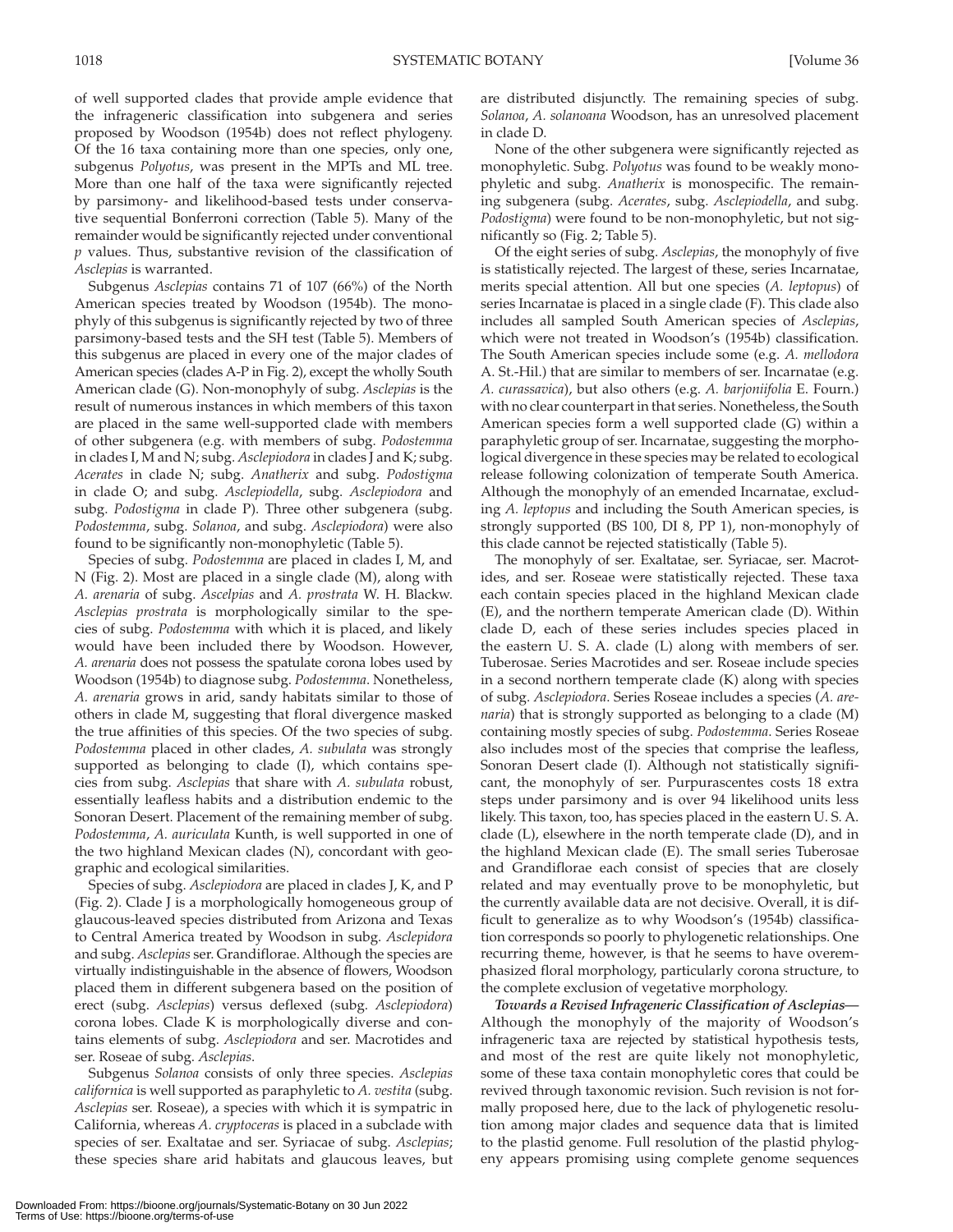(S. Straub, Oregon State University et al. unpubl. data). Here, we highlight strongly supported clades that are likely to be part of the future taxonomy of *Asclepias* .

 Major clades diverging near the root of *Asclepias* s. s. include the temperate North American clade (D in Fig. 2), the highland Mexican clade (E), a clade (F) consisting largely of members of subg. *Asclepias* ser. Incarnatae (see Fig. 1D), and the Sonoran Desert clade (I; see Fig. 1E). Within clade D, well-supported clades that may merit taxonomic recognition include clades J, K, L, M, and O. Clade J is morphologically homogeneous (tall with broad, glaucous leaves) and contains species found primarily in montane Mexico (see Fig. 1F). Clade K is morphologically disparate with several species distributed on the Colorado Plateau of the southwestern U. S. A. and adjacent areas (see Fig. 1G). Clade L is also morphologically diverse and the species, except *A. hallii* A. Gray of the Rocky Mountains, are distributed throughout the eastern U.S.A. and Canada (see Fig. 1H). Clade M is fairly homogeneous morphologically (sessile inflorescences, spatulate corona lobes) and contains all species of subg. *Podostemma*, except *A. subulata*, plus *A. arenaria* (see Fig. 1I). This is one of the few examples of a Woodsonian taxon (Woodson 1954b) that can be retained with slight modification in a classification that reflects phylogeny. The small clade O is morphologically disparate, including the sole member of subg. *Anatherix* , *A. connivens* . However, the three species are narrowly distributed in pine flatwoods in northern Florida and the Atlantic coastal plain (see Fig. 1K). Within clade E, there are two well-supported subclades that may merit taxonomic recognition. Clade N was well supported by both BS and PP and consists of Mexican highland species that are mostly broad-leaved (see Fig. 1J) and were classified in various series of subg. *Asclepias* by Woodson (1954b) . Clade P was only well supported by PP and consists of both broadleaved and narrow-leaved Mexican highland species spanning four of Woodson's subgenera (see Fig. 1L).

 *Implications of the Phylogeny of Asclepias for Comparative Analyses—* Broad interest in the evolutionary ecology of milkweeds, especially involving interspecific interactions with arthropods, has stimulated the desire to use a phylogenetic framework to conduct rigorous analyses of evolutionary hypotheses. In the absence of an explicit phylogeny, Farrell and Mitter (1998) used an interpretation of Woodson's (1954b) infrageneric classification to test a hypothesis of cospeciation between *Asclepias* and a specialist coleopteran herbivore, *Tetraopes* . The rampant non-monophyly of Woodson's taxa provides the impetus for a fresh look at this question; however, the poor resolution among major clades found in the present study suggests that such a reanalysis may need to wait for the completion of additional phylogenetic work. In a recent series of papers, Agrawal, Fishbein, and colleagues ( Agrawal and Fishbein 2006, 2008; Agrawal et al. 2008; Agrawal et al. 2009a, b) used phylogenetically explicit analyses incorporating subsets of the data presented here to study correlations and trends in the evolution of defense-related traits, such as the quantity of latex, the quantity of cardenolides, the quantity and diversity of phenolics, and the density of leaf trichomes. These studies found that results were rarely sensitive to phylogenetic uncertainty engendered by the lack of resolution among major clades, although some evolutionary correlations did depend on particular topologies ( Agrawal and Fishbein 2006). We anticipate that the emerging picture of the phylogenetic history of *Asclepias* coming into focus in this contribution will spur comparative ecological and evolutionary studies of these fascinating plants.

ACKNOWLEDGMENTS. The authors appreciate the very helpful comments on the manuscript of Mike Wilder, Diana Jolles, Kevin Weitemier, Kate Halpin, two anonymous reviewers, and Associate Editor Javier Francisco-Ortega. MF is very grateful to the many colleagues who generously shared DNA extractions or plant material, loaned herbarium specimens, or assisted in making field collections: Mark Chase, David Goyder, Victor Steinmann, Lane Greer, Tom Van Devender, Ana Lilia Reina G., Veronica Juárez-Jaimes, Leonardo Cárdenas-Alvarado, A. Mercedes Fernández B., Sergio Zamudio R., Ramón Cuevas G., George Ferguson, Jeff Ollerton, Rachel Levin, Jill Miller, Shelley McMahon, Karen Hooper, Sula Vanderplank, Angus Gholson, Chris Doffitt, Jay Withgott, Lucinda McDade, Fernando Zuloaga, Osvaldo Morrone, Larry Hufford, Marshal Hedin, Michael Moody, Richard Felger, Michael Wilson, David Yetman, John King, Larry Venable, Judith Becerra, Marlin Bowles, Bobby Gendron, Dwayne Estes, Rich Spellenberg, J. Antonio Vasquez G., James Riser, Robert Flagor, Robert Bellsey, David Hearn, and the herbaria at University of Arizona (ARIZ), University of Wisconsin (WIS), Washington State University (WS), University of Texas (LL/TEX), Missouri Botanical Garden (MO), and University of South Florida (USF). Expert laboratory assistance from Debbie Hopp, Erin Douthit, Dana Farmer, Chris Doffitt, Gelyn Kline, Jason Derbort, Ryan Wilde, Margaret Parks, Basma Saadoun, Anna Brown, and Dawn Matarese was a crucial contribution to this research. SPL appreciates the generosity of the PIs and their laboratory members who assisted with many DNA extractions: Dick Olmstead and Brian Farrell at University of Colorado and Linda Watson at Miami University. This research was supported by the University of Idaho, and NSF-DEB 0415213/0608686 and REU supplement awarded to MF.

#### Literature Cited

- Agrawal, A. A. and M. Fishbein . 2006 . Plant defense syndromes . *Ecology* 87: S132-S149.
- Agrawal, A. A. and M. Fishbein. 2008. Phylogenetic escalation and decline of plant defense strategies . *Proceedings of the National Academy of Sciences USA* 105: 10057-10060.
- Agrawal, A. A., M. J. Lejeunesse, and M. Fishbein. 2008. Evolution of latex and its constituent defensive chemistry in milkweeds (Asclepias). Entomologia Experimentalis et Applicata 128: 126-138.
- Agrawal, A. A., M. Fishbein, R. Halitschke, A. P. Hastings, D. Rabosky, and S. Rasmann. 2009a. Evidence for adaptive radiation from a phylogenetic study of plant defenses. *Proceedings of the National Academy of Sciences USA* 106: 18067 – 18072 .
- Agrawal, A. A., J.-P. Salminen, and M. Fishbein. 2009b. Phylogenetic trends in phenolic metabolism of milkweeds ( *Asclepias* ): evidence for escalation. *Evolution* 63: 663-673.
- Blackwell, W. H. Jr . 1964 . Synopsis of the 23 species of *Asclepias* (Asclepiadaceae) in Tamaulipas and Nuevo Leon including two new species, *Asclepias bifida* and *Asclepias prostrata* . *The Southwestern Naturalist* 9: 171-180.
- Bollwinkel, C. W. 1969 . *A revision of the South American species of Asclepias L* . Ph. D. Dissertation. Carbondale: Southern Illinois University.
- Bremer, K. 1994. Branch support and tree stability. *Cladistics* 10: 295-304.
- Brower, L. P., P. B. McEvoy, K. L. Williamson, and M. A. Flannery. 1972. Variation in cardiac glycoside content of monarch butterflies from natural populations in eastern North America. Science 177: 426-429.
- Brown, N. E. 1904. Asclepiadeae. Pp. 231-503 in *Flora of tropical Africa*, vol. 4, 1, ed. W. T. Thiselton-Dyer. London: Lovell Reeve.
- Brown, N. E. 1909. Asclepiadeae. Pp. 719-1036 in *Flora Capensis*, vol. IV, 1, ed. W. T. Thiselton-Dyer. London: Lovell Reeve.
- Brown, R. 1811. On the Asclepiadeae, a natural order of plants separated from the Apocineae of Jussieu . *Memoirs of the Wernerian Natural History Society* 1: 12–78.
- Broyles, S. B. 2002. Hybrid bridges to gene flow: a case study in milkweeds (*Asclepias* ) . *Evolution* 56: 1943 – 1953 .
- Broyles, S. B. and R. Wyatt. 1990. Paternity analysis in a natural population of *Asclepias exaltata:* multiple paternity, functional gender, and the "pollen-donation hypothesis". *Evolution* 44: 1454-1468.
- Broyles, S. B. and R. Wyatt. 1995. A reexamination of the pollen-donation hypothesis in an experimental population of *Asclepias exaltata* . *Evolution* 49: 89–99.
- Broyles, S. B. and R. Wyatt. 1997. The pollen donation hypothesis revisited: a response to Queller. American Naturalist 149: 595-599.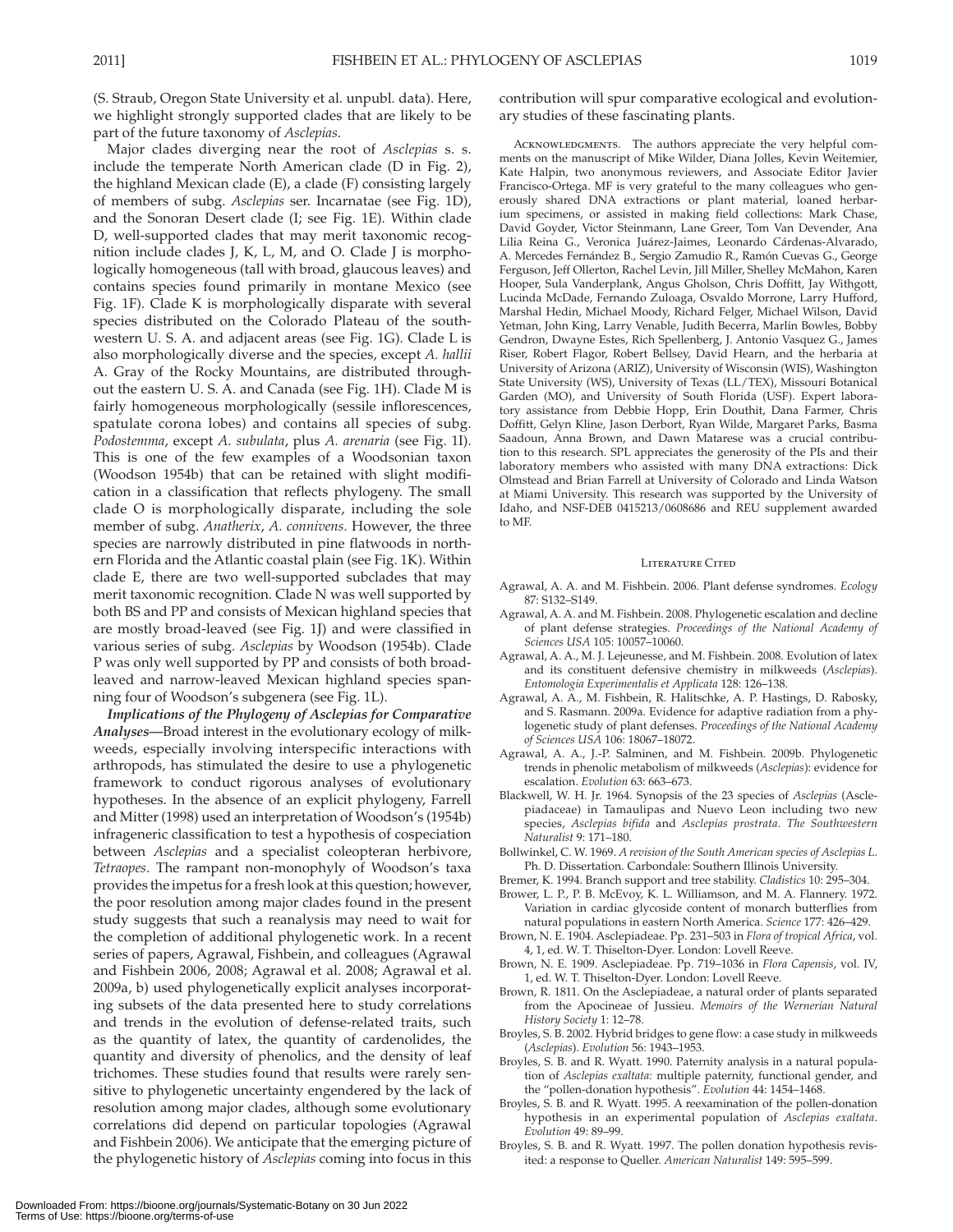- Broyles, S. B., C. Vail, and S. L. Sherman-Broyles. 1996. Pollination genetics of hybridization in sympatric populations of *Asclepias exaltata* and *A. syriaca* (Asclepiadaceae) . *American Journal of Botany* 83: 1580-1584.
- Bullock, A. A. 1952. Notes on African Asclepiadaceae. I. *Kew Bulletin 7*: 405-426.
- Bullock, A. A . 1953a . Notes on African Asclepiadaceae. II . *Kew Bulletin* 8:  $51 - 67$ .
- Bullock, A. A. 1953b. Notes on African Asclepiadaceae. III. *Kew Journal* 8: 329 – 362.
- Bullock, A. A. 1956. Notes on African Asclepiadaceae. VIII. Kew Bulletin 11: 503-522.
- Bullock, A. A. 1963 . Asclepiadaceae . Pp. 85 103 in *Flora of West tropical Africa* , vol. 2, eds. J. Hutchinson, J. M. Dalziel, and F. N. Heppner. London: Crown Agents for Oversea Governments and Administrations .
- Carstens, B. C. and L. L. Knowles . 2007 . Estimating species phylogeny from gene-tree probabilities despite incomplete lineage sorting: an example from *Melanopus* grasshoppers. Systematic Biology 56: 400-411.
- Decaisne, J. 1844. Asclepiadeae. Pp. 490-665 in *Prodromus Systematis Naturalis Regni Vegetabilis...* vol. 8, ed. A. P. De Candolle. Paris: Masson.
- Donoghue, M. J., R. G. Olmstead, J. F. Smith, and J. D. Palmer. 1992. Phylogenetic relationships of Dipsacales based on *rbcL* sequences. Annals of the Missouri Botanical Garden 79: 333-345.
- Doyle, J. A., H. Sauquet, T. Scharaschkin, and A. Le Thomas. 2004. Phylogeny, molecular and fossil dating, and biogeographic history of Annonaceae and Myristicaceae (Magnoliales) . *International Journal of Plant Sciences* S55–S67 .
- Doyle, J. J. and E. E. Dickson . 1987 . Preservation of plant samples for DNA restriction endonuclease analysis. *Taxon* 36: 715-722.
- Farrell, B. D. and C. Mitter. 1998. The timing of insect/plant diversification: might *Tetraopes* (Coleoptera: Cerambycidae) and *Asclepias* (Asclepiadaceae) have co-evolved? *Biological Journal of the Linnean Society. Linnean Society of London* 63: 553 – 577 .
- Felsenstein, J. 1985. Confidence limits on phylogenies: an approach using the bootstrap. *Evolution* 39: 783-791.
- Field, D., I. Friis, and M. G. Gilbert. 1986. A new species of *Kanahia* (Asclepiadaceae) with a reconsideration of the genus . *Nordic Journal of Botany* 6: 787 – 792 .
- Fishbein, M. 1996 . *Phylogenetic relationships of North American Asclepias L. and the role of pollinators in the evolution of the milkweed inflorescence* . Ph. D. Dissertation. Tucson: University of Arizona.
- Fishbein, M. 2001. Evolutionary innovation and diversification in the flowers of Asclepiadaceae . *Annals of the Missouri Botanical Garden* 88: 603-623.
- Fishbein, M. 2008. A new, diminutive, Mexican milkweed (Asclepias, Apocynaceae s. l.). *Novon* 18: 43-47.
- Fishbein, M. and S. P. Lynch . 1999 . *Asclepias jorgeana* (Asclepiadaceae), a new milkweed from montane western Mexico. *Novon* 9: 179-184.
- Fishbein, M. and D. L. Venable. 1996a. Evolution of inflorescence design: theory and data. *Evolution* 50: 2165-2177.
- Fishbein, M. and D. L. Venable. 1996b. Diversity and temporal change in the effective pollinators of *Asclepias tuberosa*. *Ecology* 77: 1061-1073.
- Fishbein, M., V. Juárez-Jaimes, and L. O. Alvarado-Cárdenas. 2008. Resurrection of *Asclepias schaffneri* (Apocynaceae, Asclepiadoideae), a rare, Mexican milkweed. *Madroño* 55: 69-75.
- Goyder, D. J. 1995. Notes on the African genus *Glossostelma* (Asclepiadaceae). *Kew Bulletin* 50: 527-555.
- Goyder, D. J. 1998a . A revision of *Pachycarpus* E. Mey. (Asclepiadaceae: Asclepiadeae) in tropical Africa with notes on the genus in southern Africa . *Kew Bulletin* 53: 335 – 374 .
- Goyder, D. J. 1998b. A revision of the African genus *Stathmostelma* K. Schum. (Apocynaceae: Asclepiadeae). *Kew Bulletin* 53: 577-616.
- Goyder, D. J. 2001a. A revision of the tropical African genus *Trachycalymma* (K. Schum.) Bullock (Apocynaceae: Asclepiadoideae) . *Kew Bulletin* 56: 129-161.
- Goyder, D. J. 2001b. *Gomphocarpus* (Apocynaceae: Asclepiadeae) in an African and a global context - an outline of the problem. *Biologiske Skrifter* 54: 55-62.
- Goyder, D. J. 2005. Infraspecific variation in *Margaretta rosea* Oliv. (Apocynaceae: Asclepiadoideae). *Kew Bulletin* 60: 87-94.
- Goyder, D. J. 2006. A revision of the genus *Pergularia* L. (Apocynaceae: Asclepiadoideae). *Kew Bulletin* 61: 245-256.
- Goyder, D. J. 2009. A synopsis of *Asclepias* (Apocynaceae: Asclepiadoideae) in tropical Africa. *Kew Bulletin* 64: 369-399.
- Goyder, D. J. and A. Nicholas . 2001 . A revision of *Gomphocarpus* R. Br. (Apocynaceae: Asclepiadeae). *Kew Bulletin* 56: 769-836.
- Goyder, D., A. Nicholas, and S. Liede-Schumann. 2007. Phylogenetic relationships in subtribe Asclepiadinae (Apocynaceae: Asclepiadoideae) . Annals of the Missouri Botanical Garden 94: 423-434.
- Graham, A. 2006. Modern processes and historical factors in the origin of the African element in Latin America . *Annals of the Missouri Botanical*  Garden 93: 335-339.
- Graham, S. A . 1977 . The American species of *Nesaea* (Lythraceae) and their relationship to *Heimia* and *Decodon*. Systematic Botany 2: 61-71.
- Grant, V. 1952. Isolation and hybridization between *Aquilegia formosa* and *A. pubescens. Aliso* 2: 341-360.
- Heil, K. D., J. M. Porter, and S. L. Welsh. 1989. A new species of *Asclepias* (Asclepiadaceae) from northwestern New Mexico . *The Great Basin Naturalist* 49: 100-103.
- Holmgren, N. H. and P. K. Holmgren . 1979 . A new species of *Asclepias* (Asclepiadaceae) from Utah. *Brittonia* 31: 110-114.
- Holmgren, P. K., N. H. Holmgren, and L. C. Barnett. 1990. Index Herbariorum, 8th ed., Part I. The herbaria of the world. Bronx: New York Botanical Garden .
- Jordan, W. C., M. W. Courtney, and J. E. Neigel. 1996. Low levels of intraspecific genetic variation at a rapidly evolving chloroplast DNA locus in North American duckweeds (Lemnaceae) . *American Journal*  of Botany 83: 430-439.
- Kelchner, S. A. 2002. Group II introns as phylogenetic tools: structure, function, and evolutionary constraints . *American Journal of Botany* 89: 1651-1669.
- Kephart, S. R., R. Wyatt, and D. Parrella. 1988. Hybridization in North American *Asclepias.* I. Morphological evidence . *Systematic Botany* 13: 456-473.
- Kishino, H. and M. Hasegawa. 1989. Evaluation of the maximum likelihood estimate of the evolutionary tree topologies from DNA sequence data, and the branching order in Hominoidea . *Journal of Molecular Evolution* 29: 170-179.
- Kupicha, F. K. 1984. Studies on African Asclepiadaceae. *Kew Bulletin* 38: 599-672.
- Lavin, M. and M. Luckow. 1993. Origins and relationships of tropical North America in the context of the boreotropics hypothesis. *American Journal of Botany 80: 1-14.*
- Liede, S. and F. Albers. 1994. Tribal disposition of genera in the Asclepiadaceae. *Taxon* 43: 201-231.
- Liede-Schumann, S., A. Rapini, D. J. Goyder, and M. W. Chase. 2005. Phylogenetics of the New World subtribes of Asclepiadeae (Apocynaceae—Asclepiadoideae): Metastelmatinae, Oxypetalinae, and Gonolobinae. Systematic Botany 30: 184-195.
- Liu, L., D. K. Pearl, R. T. Brumfield, and S. V. Edwards. 2008. Estimating species trees using multiple-allele DNA sequence data . *Evolution* 62: 2080-2091.
- Lutzoni, F., P. Wagner, V. Reeb, and S. Zoller. 2000. Integrating ambiguously aligned regions of DNA sequences in phylogenetic analyses without violating positional homology . *Systematic Biology* 49: 628-651.
- Maddison, D. R. and W. P. Maddison. 2005. MacClade: analysis of phylogeny and character evolution, version 4.08. Sunderland: Sinauer Associates.
- Maddison, W. P. and L. L. Knowles. 2006. Inferring phylogeny despite incomplete lineage sorting. Systematic Biology 55: 21-30.
- Malcolm, S. B. 1991. Cardenolide-mediated interactions between plants and herbivores. Pp. 251-296 in *Herbivores: their interactions with sec*ondary plant metabolites. Volume I: The chemical participants, 2<sup>nd</sup> ed., eds. G. A. Rosenthal and M. R. Berenbaum . San Diego : Academic Press .
- Malcolm, S. B. and L. P. Brower. 1989. Evolutionary and ecological implications of cardenolide sequestration in the Monarch butterfly. *Experientia* 45: 284–294.
- McVaugh, R . 1978 . A new *Asclepias* from Zacatecas, Mexico . *Contributions* from the University of Michigan Herbarium 11: 289-290.
- Morrison, D. A. 2007. Increasing the efficiency of searches for the maximum likelihood tree in a phylogenetic analysis of up to 150 nucleotide sequences. Systematic Biology 56: 988-1010.
- Morse, D. H. and R. S. Fritz. 1983. Contributions of diurnal and nocturnal insects to the pollination of common milkweed (*Asclepias syriaca* L.) in a pollen-limited system. Oecologia 60: 190-197.
- Müller, K. 2004. PRAP–computation of Bremer support for large data sets. *Molecular Phylogenetics and Evolution 31:780-782.*
- Nicholas, A. and D. J. Goyder . 1992 . *Aspidonepsis* (Asclepiadaceae), a new southern African genus. Bothalia 22: 23-35.
- Nixon, K. C. 1999. The Parsimony Ratchet, a new method for rapid parsimony analysis. *Cladistics* 15: 177-182.
- Nylander, J. A. A. 2004 . MrModeltest2, version 2.3. Program distributed by the author. Uppsala: Evolutionary Biology Centre, Uppsala University.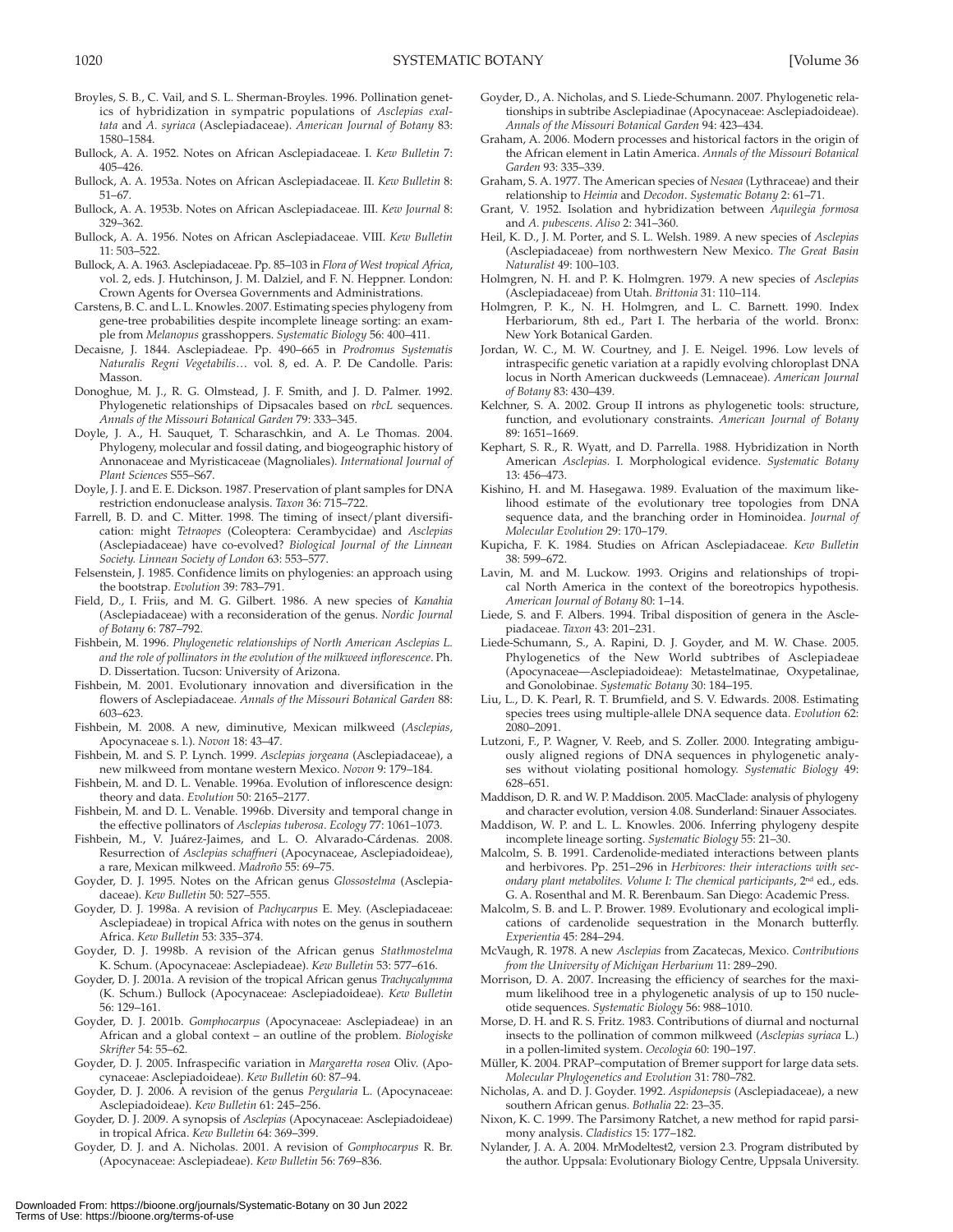- Nylander, J. A. A., F. Ronquist, J. P. Huelsenbeck, and J. L. Nieves-Aldrey. 2004. Bayesian analysis of combined data. Systematic Biology 53:  $47 - 67$
- Ohsako, T. and O. Ohnishi. 2000. Intra- and interspecific phylogeny of wild *Fagopyrum* (Polygonaceae) species based on nucleotide sequences of noncoding regions in chloroplast DNA . *American Journal of Botany* 87: 573-582.
- Potgieter, K. and V. A. Albert. 2001. Phylogenetic relationships within Apocynaceae s. l. based on *trnL* intron and *trnL-F* spacer sequences and propagule characters . *Annals of the Missouri Botanical Garden* 88: 523-549.
- Prager, E. M. and A. C. Wilson. 1988. Ancient origin of lactalbumin from lysozyme: analysis of DNA and amino acid sequences . *Journal of Molecular Evolution* 27: 326-335.
- Queller, D. 1997. Pollen removal, paternity, and the male function of flowers . *American Naturalist* 149: 585 – 594 .
- Rahman, M. A. and C. C. Wilcock . 1991 . A taxonomic revision of *Calotropis* (Asclepiadaceae). *Nordic Journal of Botany* 11: 301-308
- Rambaut, A. 1996 . Se-Al: sequence alignment editor, version 2.0a11. Program distributed by the author. Edinburgh: University of Edinburgh.
- Rambaut, A. and A. J. Drummond. 2007. Tracer, version 1.4. Program distributed by the author. Edinburgh: University of Edinburgh, Auckland: University of Auckland.
- Rapini, A., M. W. Chase, D. J. Goyder, and J. Griffiths. 2003. Asclepiadeae classification: evaluating the phylogenetic relationships of New World Asclepiadoideae (Apocynaceae). *Taxon* 52: 33-50.
- Rapini, A., C. van den Berg, and S. Liede-Schumann. 2007. Diversification of Asclepiadoideae (Apocynaceae) in the New World . *Annals of the Missouri Botanical Garden* 94: 407-422.
- Raven, P. H. and D. I. Axelrod. 1974. Angiosperm biogeography and past continental movements. *Annals of the Missouri Botanical Garden* 61: 539-673.
- Rice, W. R. 1989. Analyzing tables of statistical tests. *Evolution* 43: 223 – 225.
- Ronquist, F. and J. P. Huelsenbeck . 2003 . MRBAYES 3: Bayesian phylogenetic inference under mixed models. *Bioinformatics* 19: 1572-1574.
- Schumann, K. 1895 . Asclepiadaceae . Pp. 189 306 in *Die Natürlichen*  Pflanzenfamilien, IV Teil, Abteilung 2 (Pt. 4, fasc. 1,2), eds. A. Engler and K. Prantl. Leipzig: Wilhelm Engelmann.
- Shaw, J., E. B. Lickey, J. T. Beck, S. B. Farmer, W. Liu, J. Miller, K. C. Siripun, C. T. Winder, E. E. Schilling, and R. L. Small. 2005. The tortoise and the hare II: relative utility of 21 non-coding chloroplast DNA sequences for phylogenetic analysis. American Journal of Botany 92: 142-166.
- Shimodaira, H. and M. Hasegawa. 1999. Multiple comparisons of loglikelihoods with applications to phylogenetic inference . *Molecular* Biology and Evolution 16: 1114-1116.
- Sikes, D. S. and P. O. Lewis. 2001. PAUPRat: PAUP\* implementation of the parsimony ratchet, version 1 (beta). Program distributed by the authors. Storrs: University of Connecticut.
- Small, R. L., J. A. Ryburn, R. C. Cronn, T. Seelanan, and J. F. Wendel. 1998. The tortoise and the hare: choosing between noncoding plastome and nuclear *adh* sequences for phylogeny reconstruction in a recently diverged plant group. American Journal of Botany 85: 1301-1315.
- Smith, D. M. N. 1988. A revision of the genus *Pachycarpus* in southern Africa. South African Journal of Botany 54: 399-439.
- Sorenson, M. D. and E. A. Franzosa . 2007 . TreeRot, version 3. Program distributed by the authors. Boston: Boston University.
- Stevens, W. D. 1983. New species and names in Apocynaceae, Asclepiadoideae . *Phytologia* 53: 401 – 405 .
- Suchard, M. A., C. M. R. Kitchen, J. S. Sinsheimer, and R. E. Weiss. 2003. Hierarchical phylogenetic models for analyzing multipartite sequence data. Systematic Biology 52: 649-664.
- Swofford, D. L. 2002. PAUP\*. Phylogenetic analysis using parsimony (\*and other methods), version 4.0b10. Sunderland: Sinauer Associates.
- Templeton, A. R. 1983. Phylogenetic inference from restriction endonuclease cleavage site maps with particular reference to the evolution of humans and the apes. *Evolution* 37: 221-244.
- Tiffney, B. H. 1985. The Eocene North Atlantic land bridge: its importance in Tertiary and modern phytogeography of the Northern Hemisphere . Journal of the Arnold Arboretum 66: 243-273.
- Tiffney, B. H. 2008. Phylogeography, fossils, and northern hemisphere biogeography: the role of physiological uniformitarianism . *Annals of the Missouri Botanical Garden* 95: 135 – 143 .
- Weeks, A. and B. B. Simpson. 2007. Molecular phylogenetic analysis of *Commiphora* (Burseraceae) yields insight on the evolution and historical biogeography of an "impossible" genus . *Molecular Phylogenetics*  and Evolution 42: 62-79.
- Willson, M. F. and R. I. Bertin. 1979. Flower-visitors, nectar production, and inflorescence size of *Asclepias syriaca* . *Canadian Journal of Botany* 57: 1380-1388
- Willson, M. F., R. I. Bertin, and P. W. Price. 1979. Nectar production and flower visitors of *Asclepias verticillata* . *American Midland Naturalist* 102: 23-35.
- Willson, M. F. and P. W. Price . 1977 . The evolution of inflorescence size in Asclepias (Asclepiadaceae). *Evolution* 31: 495-511.
- Willson, M. F. and B. J. Rathcke . 1974 . Adaptive design of the floral display in *Asclepias syriaca* L . *American Midland Naturalist* 92: 47 – 57 .
- Woodson, R. E. Jr . 1941 . The North American Asclepiadaceae I. Perspective of the genera. *Annals of the Missouri Botanical Garden* 28: 193-244.
- Woodson, R. E. Jr . 1954a . A correction in *Asclepias* . *Annals of the Missouri Botanical Garden* 41: 261 .
- Woodson, R. E. Jr. 1954b. The North American species of *Asclepias* L. Annals of the Missouri Botanical Garden 41: 1-211.
- Woodson, R. E. Jr. 1962. Butterflyweed revisited. *Evolution* 16: 168-185.
- Wyatt, R. and S. B. Broyles. 1992. Hybridization in North Amerian Asclepias. III. Isozyme evidence. Systematic Botany 17: 640-648.
- Wyatt, R. and S. B. Broyles. 1994. Ecology and evolution of reproduction in milkweeds. Annual Review of Ecology and Systematics 25: 423-441.
- Wyatt, R. and D. M. Hunt. 1991. Hybridization in North American *Asclepias* . II. Flavonoid evidence . *Systematic Botany* 16: 132 – 142 .

 Appendix 1. Provenance and voucher data for accessions of *Asclepias* and outgroups used as sources for DNA sequences. GenBank accession numbers are provided for each sequence. Data presented in the following format: taxon, infrageneric taxon (for North American species only) following Woodson (1954b): provenance, voucher (acronym of herbarium deposition; Holmgren et al. 1990), *rpl16* intron accession number, *trnC–rpoB* spacer accession number, *trnS–G* spacer/ *trnG* intron accession number. Woodson's (1954b) infrageneric taxa indicated as follows: 1a: subg. *Asclepias* , ser. Incarnatae; 1b: subg. *Asclepias* , ser. Tuberosae; 1c: subg. *Asclepias* , ser. Exaltatae; 1d: subg. *Asclepias* , ser. Grandiflorae; 1e: subg. *Asclepias* , ser. Syriacae; 1f: subg. *Asclepias* , ser. Purpurascentes; 1g: subg. *Asclepias* , ser. Macrotides; 1h: subg. *Asclepias* , ser. Roseae; 2: subg. *Podostemma* ; 3: subg. *Anatherix* ; 4: subg. *Asclepiodella* ; 5: subg. *Acerates* ; 6: subg. *Solanoa* ; 7: subg. *Polyotus* ; 8: subg. *Asclepiodora* ; 9: subg. *Podostigma* ; NA: species not recognized by Woodson (1954b) or described after 1954.

*North American Asclepias*— *Asclepias albicans* **S. Watson, 1h:** U. S. A., California, *Lynch 10715* (LSUS), GQ281153, GQ304302, GQ304419. *Asclepias albicans* **x** *subulata* **, NA:** Mexico, Baja California Sur, *Fishbein 3142* (WS), GQ281151, GQ304300, GQ304417. *Asclepias amplexicaulis* **Sm., 1c:** U. S. A., Wisconsin, *Lynch 12652* (LSUS), GQ281212, GQ304361, GQ304477. *Asclepias angustifolia* **Schweigg., 1a:** Mexico, Sonora, *Fishbein 3678* (WS), EU675531, EU675569, EU675607. *Asclepias arenaria* **Torr., 1h:** U. S. A., New Mexico, *Lynch 11495* (LSUS), GQ281158, GQ304307, GQ304424. *Asclepias asperula* **(Decne.) Woodson ssp.** *asperula* **, 8:** U. S. A., Texas, *Lynch 12014* (LSUS), EU675540, EU675578, EU675616. *Asclepias asperula* **(Decne.) Woodson ssp.** *capricornu* **(Woodson) Woodson, 8:** U. S. A., Texas, *Lynch 13314* (LSUS), GQ281230, GQ304379, GQ304494. *Asclepias atroviolacea* **Woodson, 9:** Mexico, Sonora, *Fishbein 3612* (ARIZ), GQ281169, GQ304318, GQ304435. *Asclepias auriculata* **Kunth, 2:** Mexico, Nayarit, *Steinmann 1077* (ARIZ), GQ281193, GQ304342, GQ304459. *Asclepias brachystephana* **Engelm. ex Torr., 4:** U. S. A., Texas, *Lynch 10642* (LSUS), GQ281191, GQ304340, GQ304457. *Asclepias californica* **Greene ssp.** *californica* **, 6:** U. S. A., California, *Lynch 10779* (LSUS), EU675514, EU675552, EU675590. *Asclepias californica* **Greene ssp.** *greenei* **Woodson, 6:** U. S. A., California, *Lynch 10820* (LSUS), GQ281164, GQ304313, GQ304430. *Asclepias cinerea* **Walter, 4** : U. S. A., Florida, *Fishbein 4793* (OKLA), GQ281240, GQ304389, GQ304504. *Asclepias circinalis* **(Decne.) Woodson, 9:** Mexico, Michoacán, *Fishbein 5179* (OKLA), GQ281197, GQ304346, GQ304462. *Asclepias connivens* **Baldwin ex Elliott, 3:** U. S. A., Florida, *Lynch 12336* (LSUS), GQ281225, GQ304374, GQ304489. *Asclepias cordifolia* **(Benth.) Jeps., 4:** U. S. A., California, *Lynch 10942* (LSUS), EU675518, EU675556, EU675594. *Asclepias coulteri* **A. Gray, 1c:** Mexico, Querétaro, *Fishbein 5172* (OKLA), GQ281201, GQ304350, GQ304466. *Asclepias cryptoceras* **S. Watson ssp.** *cryptoceras* **, 6:** U. S. A., Colorado, *Weber et al. 3133* (WS), EU675516, EU675554, EU675592. *Asclepias cryptoceras* **S. Watson ssp.** *davisii* **(Woodson) Woodson, 6:** U. S. A., California, *Lynch 10995* (LSUS), GQ281167, GQ304316, GQ304433. *Asclepias curassavica* **L., 1a:** U. S. A., Florida, *Lynch 12542* (LSUS), EU675522, EU675560, EU675598. *Asclepias curtissii* **A. Gray, 1f:** U. S. A., Florida, *Lynch 12461* , (LSUS), GQ281217, GQ304366, GQ304482. *Asclepias cutleri* **Woodson, 4:** U. S. A., Utah, *Lynch 12112* (LSUS), GQ281149, GQ304298, GQ304415. *Asclepias elata* **Benth., 8:** U. S. A., Arizona, *Lynch 11410* (LSUS), GQ281235,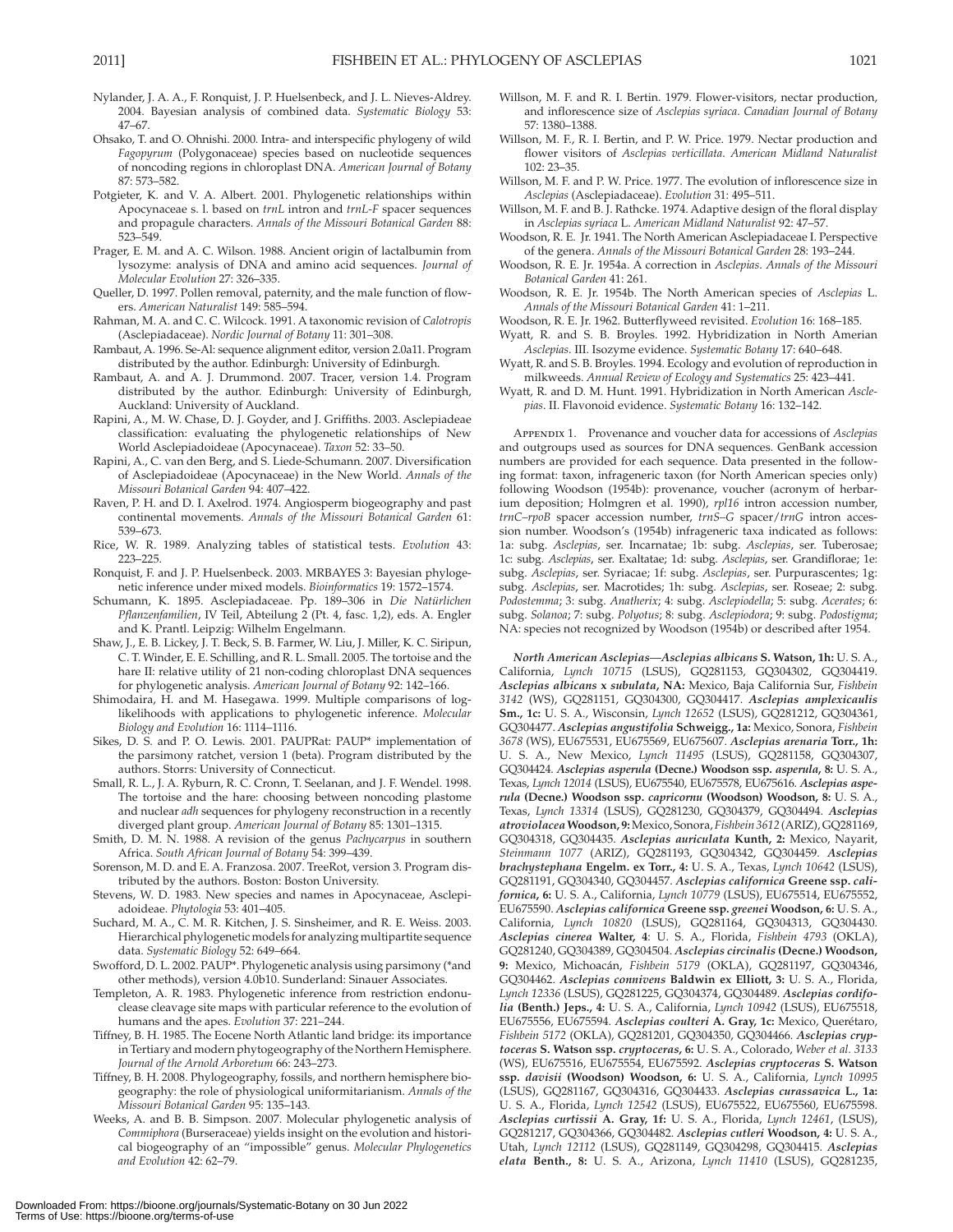GQ304384, GQ304499. *Asclepias elegantula* **Fishbein, NA:** Mexico, Querétaro, *Fishbein 5153* (ARIZ), GQ281202, GQ304351, GQ304467. *Asclepias emoryi* **(Greene) Vail ex Small, 2:** U. S. A., Texas, *Carr 12032* (TEX), GQ281155, GQ304304, GQ304421. *Asclepias engelmanniana* **Woodson, 7:** U. S. A., Kansas, *Lynch 11224* (LSUS), EU675511, EU675549, EU675587. *Asclepias eriocarpa* **Torr., 1h:** U. S. A., California, *Lynch 10923* (LSUS), EU675542, EU675580, EU675618. *Asclepias erosa* **Torr., 1h:** U. S. A., California, *Hufford 3593* (OKLA), EU675515, EU675553, EU675591. *Asclepias exaltata* **L., 1c:** U. S. A., Ohio, *Lynch 12823* (LSUS), EU675536, EU675574, EU675612. *Asclepias fascicularis* **Decne., 1a:** U. S. A., California, *Fishbein 4401* (WS), EU675523, EU675561, EU675599. *Asclepias feayi* **Chapm. ex A. Gray, 4:** U. S. A., Florida, *Fishbein 5586* (MISSA), GQ281239, GQ304388, GQ304503. *Asclepias fournieri* **Woodson, 8:** Mexico, Sonora, *Fishbein 3660* (ARIZ), GQ281190, GQ304339, GQ304456. *Asclepias gentryi* **Standl., 1a:** Mexico, Sonora, *Fishbein 3622* (MEXU), GQ281210, GQ304359, GQ304475. *Asclepias glaucescens* **Kunth, 1d:** Mexico, Oaxaca, *Lynch 14142* (LSUS), GQ281234, GQ304383, GQ304498. *Asclepias* **aff.** *glaucescens* **, NA:** Mexico, Sonora, *Fishbein 3671* (ARIZ), EU675543, EU675581, EU675619. *Asclepias hallii* **A. Gray, 1f:** U. S. A., Colorado, *Lynch 11304* (LSUS), EU675534, EU675572, EU675610. *Asclepias hirtella* **(Pennell) Woodson, 5:** U. S. A., Wisconsin, *Lynch 12700* (LSUS), EU675512, EU675550, EU675588. *Asclepias humistrata* **Walter, 1e:** U. S. A., Florida, *Lynch 12311* (LSUS), EU675517, EU675555, EU675593, *Asclepias hypoleuca* **(A. Gray) Woodson, 1e:** U. S. A., Arizona, *Lynch 11374* (LSUS), GQ281171, GQ304320, GQ304437. *Asclepias incarnata* **L. ssp.** *incarnata* **, 1a:** U. S. A., Wisconsin, *Lynch 12567* (LSUS), EU675529, EU675567, EU675605. *Asclepias incarnata* **L. ssp.** *pulchra* **(Ehrh. ex Willd.) Woodson, 1a:** U. S. A., Connecticut, *Bissett 2601* (ARIZ), EU675530, EU675568, EU675606. *Asclepias involucrata* **Englem. ex Torr., 1g:** U. S. A., Arizona, *Lynch 12050* (LSUS), GQ281228, GQ304377, GQ304492. *Asclepias jaliscana* **B. L. Rob., 1c:** Mexico, Sonora, *Fishbein 3657* (WS), GQ281203, GQ304352, GQ304468. *Asclepias jorgeana* **Fishbein & S. P. Lynch. NA:** Mexico, Durango, *Lynch 14175* (LSUS), GQ281194, GQ304343, GQ304460. *Asclepias labriformis* **M. E. Jones, 1h:** U. S. A., Utah, *Lynch 11344* (LSUS), GQ281229, GQ304378, GQ304493. *Asclepias lanceolata* **Walter, 1b:** U. S. A., Florida, *Fishbein 2415* (ARIZ), GQ281213, GQ304362, GQ304478. *Asclepias latifolia* **(Torr.) Raf., 1h:** U. S. A., New Mexico, *Lynch 11014* (LSUS), EU675532, EU675570, EU675608. *Asclepias lemmonii* **A. Gray, 1g:** U. S. A., Arizona, *Lynch 11453* (LSUS) GQ281177, GQ304326, GQ304443. *Asclepias leptopus* **I. M. Johnst., 1a:** Mexico, Sonora, *Fishbein 3589* (WS), GQ281150, GQ304299, GQ304416. *Asclepias linaria* **Cav., 1e:** U. S. A., Arizona, *Lynch 11386* (LSUS), GQ281168, GQ304317, GQ304434. *Asclepias linearis* **Scheele, 1a:** U. S. A., Texas, *Fryxell 2949* (TEX), GQ281208, GQ304357, GQ304473. *Asclepias longifolia* **Michx., 5:** U. S. A., Florida, *Lynch 12447* (LSUS), GQ281161, GQ304310, GQ304427. *Asclepias lynchiana* **Fishbein, 1d:** Mexico, Guerrero, *Venable & Becerra s. n.* (ARIZ), GQ281237, GQ304386, GQ304501. *Asclepias macrosperma* **Eastw., 1g:** U. S. A., Arizona, *Gierisch 4191* (ARIZ), GQ281227, GQ304376, GQ304491. *Asclepias macrotis* **Torr., 1g:** U. S. A., New Mexico, *Lynch 11260* (LSUS), GQ281200, GQ304349, GQ304465. *Asclepias macroura* **A. Gray, NA:** Mexico, Durango, *Lynch 14166* (LSUS), GQ281238, GQ304387, GQ304502. *Asclepias masonii* **Woodson, 1h:** Mexico, Baja California Sur, *Fishbein 3101* (WS), GQ281152, GQ304301, GQ304418. *Asclepias mcvaughii* **Woodson, 9:** Mexico, Jalisco *McVaugh 22013* (ARIZ), GQ281170, GQ304319, GQ304436. *Asclepias meadii* **Torr. ex A. Gray, 1e:** U. S. A., Kansas, *Freeman 9106* (KANU), GQ281218, GQ304367, GQ304483. *Asclepias melantha* **Decne., 1g:** Mexico, Oaxaca, *Fishbein 5837* (OKLA), GQ281172, GQ304321, GQ304438. *Asclepias mexicana* **Cav., 1a:** Mexico, Nuevo Leon, *Fishbein 3009* (ARIZ), GQ281209, GQ304358, GQ304474. *Asclepias michauxii* **Decne., 1g:** U. S. A., Florida, *Lynch 12316* (LSUS), GQ281223, GQ304372, GQ304487. *Asclepias mirifica* **Woodson, 8:** Mexico, Sonora, *Fishbein 3627* (ARIZ), GQ281236, GQ304385, GQ304500. *Asclepias nivea* **L., 1a:** Dominican Republic, Barahona, *Moody 46* (WS), EU675521, EU675559, EU675597. *Asclepias notha* **W. D. Stevens, NA:** Mexico, Tlaxcala, *Lynch 14113* (LSUS), GQ281180, GQ304329, GQ304446. *Asclepias* **sp. nov. cf.** *notha ,* **NA:** Mexico, Oaxaca, *Fishbein 5816* (OKLA), GQ281181, GQ304330, GQ304447. *Asclepias nummularia* **Torr., 1h:** U. S. A., Arizona, *Lynch 11439* (LSUS), GQ281176, GQ304325, GQ304442. *Asclepias nyctaginifolia* **A. Gray, 2:** U. S. A., Arizona, *Fishbein 2445* (ARIZ), EU675510, EU675548, EU675586. *Asclepias obovata* **Elliott, 1h:** U. S. A., Florida, *Lynch 12222* (LSUS), GQ281222, GQ304371, GQ304486. *Asclepias oenotheroides* **Schltdl. & Cham., 2:** U. S. A., Texas, *Lynch 13339* (LSUS), EU675509, EU675547, EU675585. *Asclepias otarioides* **E. Fourn., 1f:** Mexico, Sinaloa, *Bellsey 97-5* (ARIZ), GQ281178, GQ304327, GQ304444. *Asclepias ovalifolia* **Decne., 1e:** U. S. A., South Dakota, *Lynch 13546* (LSUS), GQ281215, GQ304364, GQ304480. *Asclepias ovata* **M. Martens & Galeotti, 1c:** Mexico, Chihuahua, *Laferrière 1478* (MO), GQ281179, GQ304328, GQ304445. *Asclepias pedicellata* **Walter, 9:** U. S. A., Florida,

GQ304348, GQ304464. *Asclepias pringlei* **(Greenm.) Woodson, 1e:** Mexico, Distrito Federal, *Ventura 2807* (ARIZ), GQ281195, GQ304334,–. *Asclepias* **aff.** *pringlei* **, NA:** Mexico, Michoacán, *Fishbein 5119* (OKLA), GQ281196, GQ304345, GQ304461. *Asclepias* **sp. nov. cf.** *pringlei* **, NA:** Mexico, Querétaro, *Fishbein 5175* (OKLA), GQ281182, GQ304331, GQ304448. *Asclepias prostrata* **W. H. Blackw., NA:** U. S. A., Texas, *Fishbein 2432* (ARIZ), GQ281159, GQ304308, GQ304425. *Asclepias puberula* **A. Gray, 1g:** Mexico, Jalisco, *Vásquez 7332* (OKLA), GQ281198, GQ304347, GQ304463. *Asclepias pumila* **(A. Gray) Vail, 1a:** U. S. A., New Mexico, *Lynch 11236* (LSUS), EU675525, EU675563, EU675601. *Asclepias purpurascens* **L., 1f:** U. S. A., Ohio, *Lynch 12847* (LSUS), EU675535, EU675573, EU675611. *Asclepias quadrifolia* **Jacq., 1e:** U. S. A., Tennessee, *Fishbein 5330* (MISSA), GQ281219, GQ304368, GQ304484. *Asclepias quinquedentata* **A. Gray, 1c:** U. S. A., Arizona, *Fishbein 2850* (ARIZ), GQ281174, GQ304323, GQ304440. *Asclepias rosea* **Kunth, 1h:** Mexico, Michoacán, *Steinmann 4304* (OKLA), GQ281173, GQ304322, GQ304439. *Asclepias rubra* **L., 1b:** U. S. A., Louisiana, *Fishbein 5199* (OKLA), GQ281243, GQ304392, GQ304507. *Asclepias ruthiae* **Maguire, 4:** U. S. A., Arizona, *Lynch 12068* (LSUS), GQ281231, GQ304380, GQ304495. *Asclepias sanjuanensis* **, K. D. Heil, J. M. Porter & S. L. Welsh, NA:** U. S. A., New Mexico, *Ellison s. n.* (OKLA), GQ281233, GQ304382, GQ304497. *Asclepias scaposa* **Vail, 1c:** Mexico, Nuevo Leon, *Fishbein 2951* (ARIZ), GQ281162, GQ304311, GQ304428. *Asclepias schaffneri* **A. Gray, NA:** Mexico, Zacatecas, *Fishbein 5846* (OKLA), GQ281175, GQ304324, GQ304441. *Asclepias scheryi* **Woodson, NA:** Mexico, Jalisco, *Fishbein 5137* (OKLA), GQ281185, GQ304334, GQ304451; Mexico, Michoacán, *Zamudio 5234* (IEB), GQ281186, GQ304335, GQ304452. *Asclepias similis* **Hemsl., 1c:** Mexico, Nuevo Leon, *Fishbein 3000* (ARIZ), GQ281187, GQ304336, GQ304453; Mexico, Querétaro, *Fishbein 5148* (MISSA), GQ281188, GQ304337, GQ304454. *Asclepias solanoana* **Woodson, 6:** U. S. A., California, *Lynch 10884* (LSUS), GQ281163, GQ304312, GQ304429. *Asclepias speciosa* **Torr., 1f:** U. S. A., California, *Gendron s. n.* (OKLA), GQ281214, GQ304363, GQ304479; U. S. A., New Mexico, *Lynch 11492* (LSUS), EU675533, EU675571, EU675609. *Asclepias standleyi* **Woodson, 2:** Mexico, Sonora, *Van Devender 93-214* (ARIZ), GQ281157, GQ304306, GQ304423. *Asclepias* **aff.** *standleyi,* **NA:** Mexico, Sonora, *Reina 98-579* (WS), GQ281156, GQ304305, GQ304422. *Asclepias stenophylla* **A. Gray, 7:** U. S. A., Colorado, *Fishbein 5394* (OKLA),–,–, GQ304426; U. S. A., Kansas, *Fishbein 2817* (ARIZ), GQ281160, GQ304309,–. *Asclepias subaphylla* **Woodson, 1h:** Mexico, Sonora, *Fishbein 3518* (WS), GQ281154, GQ304303, GQ304420. *Asclepias subulata* **Decne., 2:** Mexico, Baja California Sur, *Fishbein 3081* (WS), EU675508, EU675546, EU675584. *Asclepias subverticillata* **(A. Gray) Vail, 1a:** Mexico, Nuevo Leon, *Fishbein 2948* (ARIZ), GQ281207, GQ304356, GQ304472; U. S. A., New Mexico, *Lynch 11012* (LSUS), EU675526, EU675564, EU675602. *Asclepias sullivantii* **Torr., 1f:** U. S. A., Kansas, *Lynch 11147* (LSUS), EU675539, EU675577, EU675615. *Asclepias syriaca* **L., 1e:** U. S. A., Wisconsin, *Lynch 12589* (LSUS), EU675537, EU675575, EU675613. *Asclepias texana* **A. Heller, 1a:** U. S. A., Texas, *Fishbein 2404* (ARIZ), EU675527, EU675565, EU675603. *Asclepias tomentosa* **Elliott, 1h:** U. S. A., Florida, *Fishbein 2419* (ARIZ),–, GQ304373,–; *Fishbein 5608* (MISSA), GQ281224,–, GQ304488. *Asclepias tuberosa* **L. ssp.** *interior* **Woodson, 1b:** U. S. A., Kansas, *Fishbein 2816* (ARIZ), GQ281221, GQ304370,–; U. S. A., Mississippi, *Fishbein 4825* (MISSA), EU675538, EU675576, EU675614. *Asclepias tuberosa* **L. ssp.** *rolfsii* **(Britton ex Vail) Woodson, 1b:** U. S. A., Florida, *Lynch 12526* (LSUS), GQ281220, GQ304369, GQ304485. *Asclepias uncialis* **Greene, 4:** U. S. A., Arizona, *Porter 7021* (ARIZ), GQ281232, GQ304381, GQ304496. *Asclepias variegata* **L., 1f:** U. S. A., Ohio, *Lynch 12787* (LSUS), GQ281216, GQ304365, GQ304481. *Asclepias verticillata* **L., 1a:** U. S. A., Kansas, *Lynch 11102* (LSUS), EU675524, EU675562, EU675600. *Asclepias vestita* **Hook. & Arn. ssp.** *parishii* **(Jeps.) Woodson, 1h:** U. S. A., California, *Lynch 10735* (LSUS), GQ281165, GQ304314, GQ304431. *Asclepias vestita* **Hook. & Arn. ssp.**  *vestita* **, 1h:** U. S. A., California, *Lynch 10854* (LSUS), GQ281166, GQ304315, GQ304432. *Asclepias vinosa* **(E. Fourn.) Woodson, 5:** Mexico, Morelos, *Rzedowski 38150* (ARIZ), GQ281183, GQ304332, GQ304449. *Asclepias viridiflora* **Raf., 5:** U. S. A., Ohio, *Lynch 12865* (LSUS), EU675513, EU675551, EU675589. *Asclepias viridis* **Walter, 8:** U. S. A., Florida, *Lynch 12491* (LSUS), EU675541, EU675579, EU675617. *Asclepias viridula* **Chapm., 1e:** U. S. A., Florida, *Fishbein 4806* (MISSA), GQ281241, GQ304390, GQ304505. *Asclepias virletii* **E. Fourn., 1c:** Mexico, Nuevo Leon, *Hinton 18172* (TEX), GQ281184, GQ304333, GQ304450. *Asclepias welshii* **N. H. Holmgren & P. K. Holmgren, NA:** U. S. A., Utah, *Lynch 11369* (LSUS), GQ281226, GQ304375, GQ304490. *Asclepias woodsoniana* **Standl. & Steyerm., 1a:**

*Fishbein 5217* (OKLA), GQ281242, GQ304391, GQ304506. *Asclepias pellucida* **E. Fourn., 1e:** Mexico, Jalisco, *Wetter 2005* (WIS), GQ281192, GQ304341, GQ304458. *Asclepias perennis* **Walter, 1a:** U. S. A., Florida, *Lynch 12408* (LSUS), EU675528, EU675566, EU675604. *Asclepias pratensis* **Benth., 1e:** Mexico, Guanajuato, *Fishbein 5143* (OKLA), GQ281199,